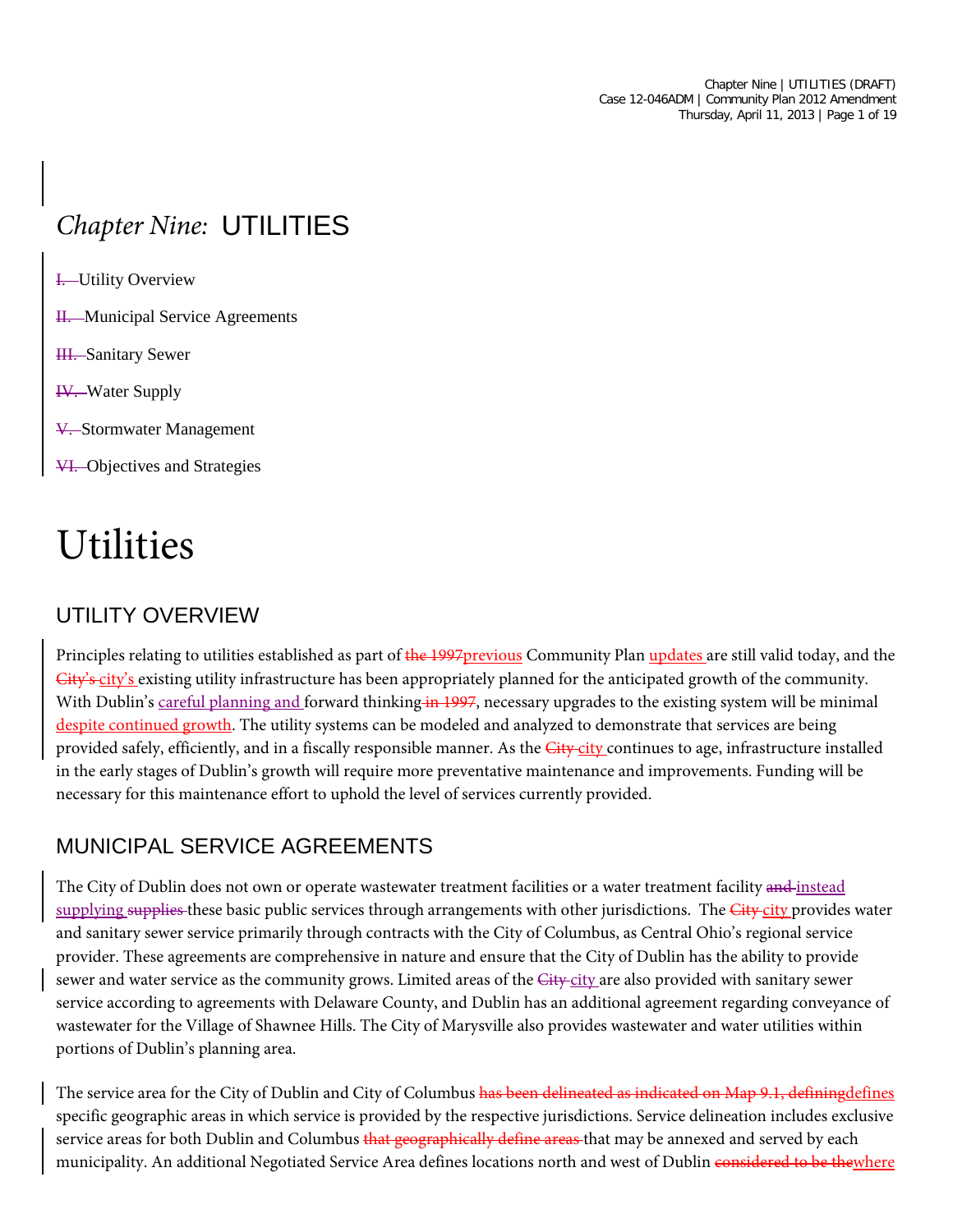the specific municipality to provide service has not been determined. Agreements stipulate that neither Columbus nor Dublin will annex lands within the Negotiated Expansion Service Area without mutual agreement of both representing City Councils.

# Existing Agreements

#### *City of Columbus - Sanitary Sewer Service Agreement*

The sanitary sewer service agreement approved on April 13, 1993, provides the City of Dublin with the ability to dispose of wastewater through the City of Columbus wastewater collection and treatment system until the contract's expiration in 2043. The agreement between the City of Dublin and the City of Columbus allows Dublin to construct sanitary sewers necessary to serve developing areas of the *Citycity*. The operation and maintenance of the sanitary sewer collection system within the City of Dublin is the responsibility of the City of Dublin.

Either Dublin or Columbus is required to provide written notification, five years prior to the end of the contract period, to inform the other of its intentsions regarding the contract. If written notification by either eity City does not occur, the contract is automatically extended for a period of three years. The sanitary sewer service agreement ensures effectively provides for the City of Dublin will have reliable wastewater disposal for years to come.

## *City of Columbus – Water Service Agreement*

Dublin's water service agreement, also entered into on April 13, 1993, provides the City of Dublin access to drinking water until the contract expires in 2043. Similar to wastewater provisions, Under the water service agreement, Dublin is permitted to construct water distribution infrastructure and connect to City of Columbus infrastructure for the purpose of providing or improving water supply to Dublin. The City of Columbus is responsible for routine maintenance and operation of the water distribution system within the City of Dublin. The cost related to excessive maintenance, as defined by a formula within the contract, is the responsibility of the City of Dublin. The maintenance of fire hydrants, water storage facilities and vault structures for pressure reducing valves are also the responsibility of the City of Dublin.

Either Dublin or Columbus is required to provide written notification, ten years prior to the end of the contract period, to inform the other of its intentsions regarding the contract. If written notification by either  $C$ eity does not occur, the contract is automatically extended for a period of three years. The water service agreement ensures effectively provides the City of Dublin with will have a reliable source of drinking water for years to come.

#### *City of Columbus - Economic Development Agreement*

The City of Dublin entered into an Economic Development Agreement (EDA) with the City of Columbus in 2009, including modifications to the existing water and sewer service agreements. The EDA applies to a 277-acre area within the Negotiated Expansion Area, as defined by the 1993 Columbus and Dublin Water and Sewer Service Agreements.

The EDA established the terms and conditions under which the 277-acre area will become part of the Exclusive Dublin Expansion Area. Dublin City Council formally adopted the EDA with Ordinance 43-09 on August 17, 2009. On July 13, 2009, Columbus City Council approved ordinances authorizing the proposed EDA and the associated modification to the existing water and sewer service agreements.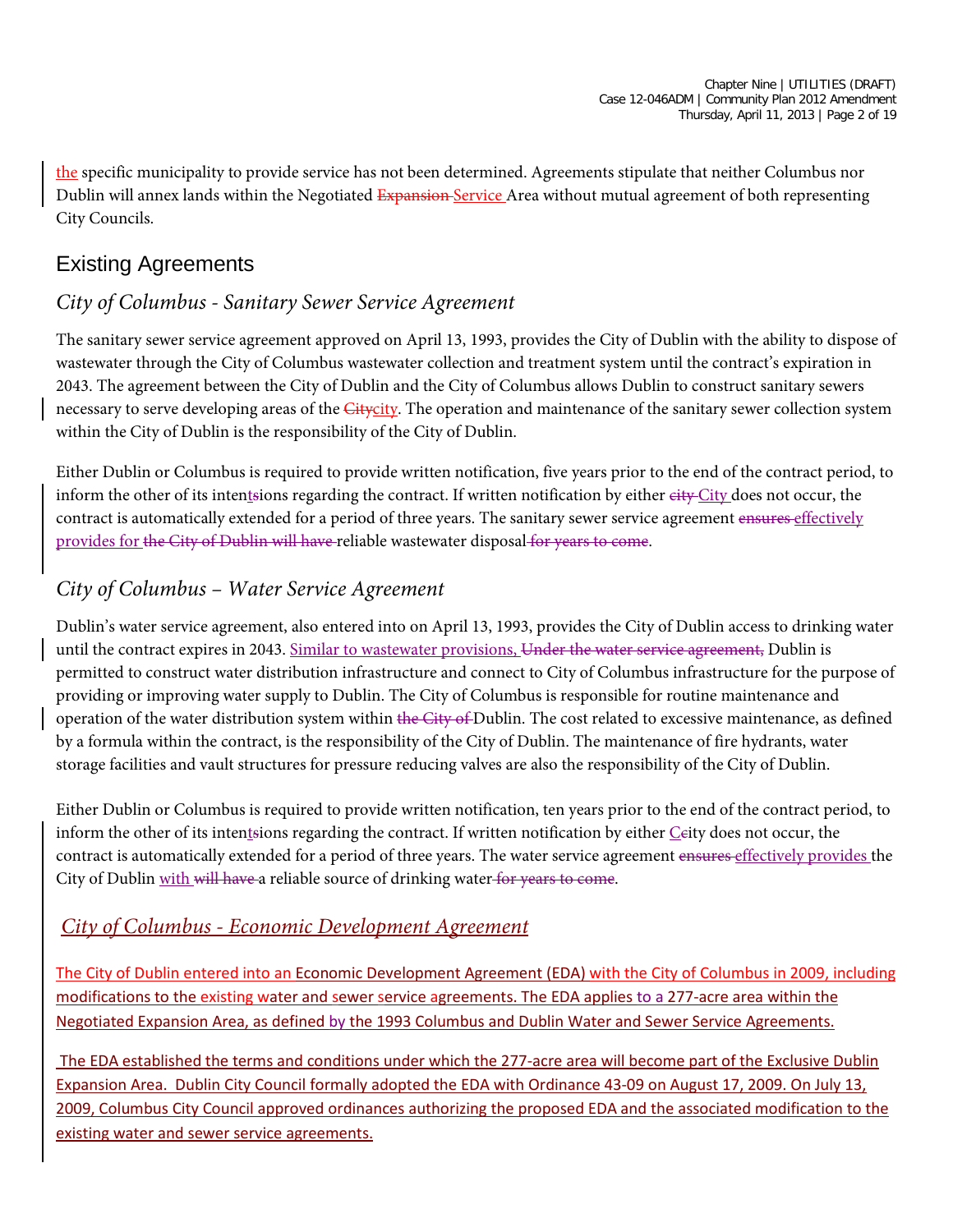The EDA facilitates the orderly development of this area by:

- Allowing for the annexation of properties adjacent to, and part of, areas planned for substantial economic development investments.
- Providing the opportunity for greater influence over the development of properties located adjacent to both existing Dublin neighborhoods and a proposed major interchange improvement.
- Providing for the use of Dublin utility infrastructure, which has been sized and located to serve the area.

#### The key components of the EDA are:

- If annexation is requested by a property owner, the land will be annexed into Dublin
- Dublin will pay to Columbus an Equity Share for each annexation
- Dublin and Columbus will equally share in the net income tax revenues
- Dublin will provide utility services to the area
- Dublin will fund the necessary capital investments and other governmental services in the area and Columbus will return a portion of the tax revenues as reimbursement
- Non-compete clause

The initial term of this Agreement terminates on April 13, 2043, unless otherwise terminated prior to that date.

#### *Shawnee Hills – Sanitary Sewer Agreement*

On March 18, 2000, the City of Dublin entered into an agreement with the Village of Shawnee Hills located north of Dublin along the Scioto River to provide Village village access to sanitary sewer service. Today, Dublin provides access to the City's city's sewer system in order to transport sewage and other wastes from Shawnee Hills to the City of Columbus system for treatment and disposal.

As part of that agreement, the Village village made a one-time payment for access to transport up to 120,000 gallons per day (gpd). Excess flows will result in the entitlement to additional payments based upon the level of flow. An odor control facility was also provided by the City of Columbus as part of the agreement by the City of Columbus. The Shawnee Hills agreement will last until 2040, unless written notice is provided by either party at least five years in advance of the termination date. If notification does not occur, the agreement will remain in effect for successive three-year periods.

The Shawnee Hills agreement was amended in 2003 to consider sanitary sewer provision to the South Heidelberg Property (Bogey Inn site). As part of the approved contract amendments, the site is served by Shawnee Hills and is subject to Village regulations regarding sanitary sewer services. Flows from this site are not included in the 120,000 gpd contract cap, and the site has been annexed to the *City-city* and is subject to Dublin zoning regulations.

#### *Delaware County – Sanitary Sewer Agreement*

On August 22, 1994, the City of Dublin entered into an agreement with Delaware County to provide sanitary sewerage treatment for portions of land along Summit View Road. For designated areas north of Summit View Road, the *City-city*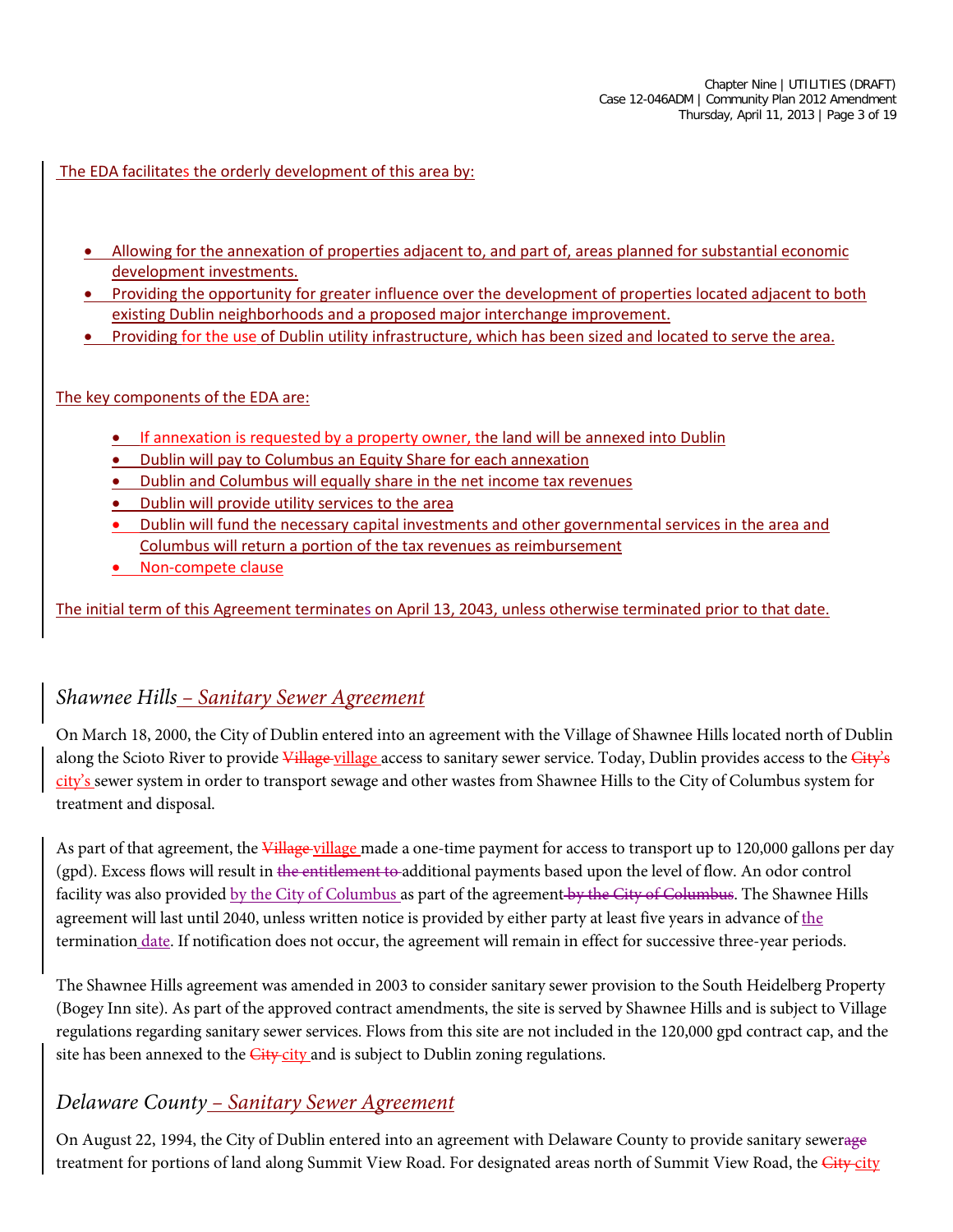collects wastewater and discharges it to Delaware County for treatment and disposition. The fully developed contracted area is now fully developed and includes the Wedgewood Hills, Campden Lakes and Wedgewood Glen subdivisions. These projects were developed in accordance with the agreement at prescribed densities of 1.25 units per acre. Dublin performed inspections on the installation of the sewer system and is required to maintain infrastructure. Capacity fees and useage charges are paid to Delaware County in this area.

This agreement also included service agreements for Shawnee Hills with Delaware County; however, a subsequent 2000 agreement with the Village of Shawnee Hills and Columbus fulfills the requirements to provide the safe transportation of sewer flows as prescribed in the 1994 agreement. Delaware County is responsible to inspect and maintain the sewer collection system in these areas, and capacity fees and usage charges in Shawnee Hills are paid to the City of Columbus.

## *City of Marysville*

Portions of Dublin's Negotiated Service Area as defined in the Columbus contracts currently obtain sanitary and water service through the City of Marysville. The area served is primarily located along Industrial Parkway through infrastructure originally installed under the jurisdiction of Union County. The County county and City of Marysville entered into a contract on February 1, 2006, that transferred the operation and maintenance of the systems to the City of Marysville with defined areas of future municipal growth and additional areas of exclusive service provision within surrounding townships.

In 2009The City of Marysville has begun completed the construction of a new wastewater treatment facility north of U.S. 42 adjacent to U.S. 33 on Beecher-Gamble Road in 2009. This facility is expected to become operational in late 2008. The new plant is projected to addresses existing capacity and environmental issues with the existing facility and will manage the treatment of up to eight million gallons per day (MGD). While the City of Marysville is obligated to maintain service to existing county customers, coordination of services outside Marysville's expected growth area and aging infrastructure provides opportunity for regional dialogue and cooperation as development progresses in the Negotiated Service Area.

## *Ohio Environmental Protection Agency - Director's Final Findings and Orders*

In November of 2008, City Council approved Resolution 83-08, which authorized the City Manager to enter into an agreement with the Ohio Environmental Protection Agency (OEPA) regarding the Director's Final Finding and Orders (DFFO) related to sanitary sewer system discharge and storm water inflow and infiltration. The OEPA issued the final version of the DFFO on February 11, 2009.

The DFFO requires that the communities that discharge their wastewater into the Columbus system plan and implement practices to assist in minimizing illegal discharges from the Columbus system. The required implementation includes:

- Public Notification Program
- Sanitary Sewer Overflow (SSO) Emergency Response Plan
- Sanitary Sewer Evaluation Study (SSES)
- Capacity, Management, Operations and Maintenance (CMOM) program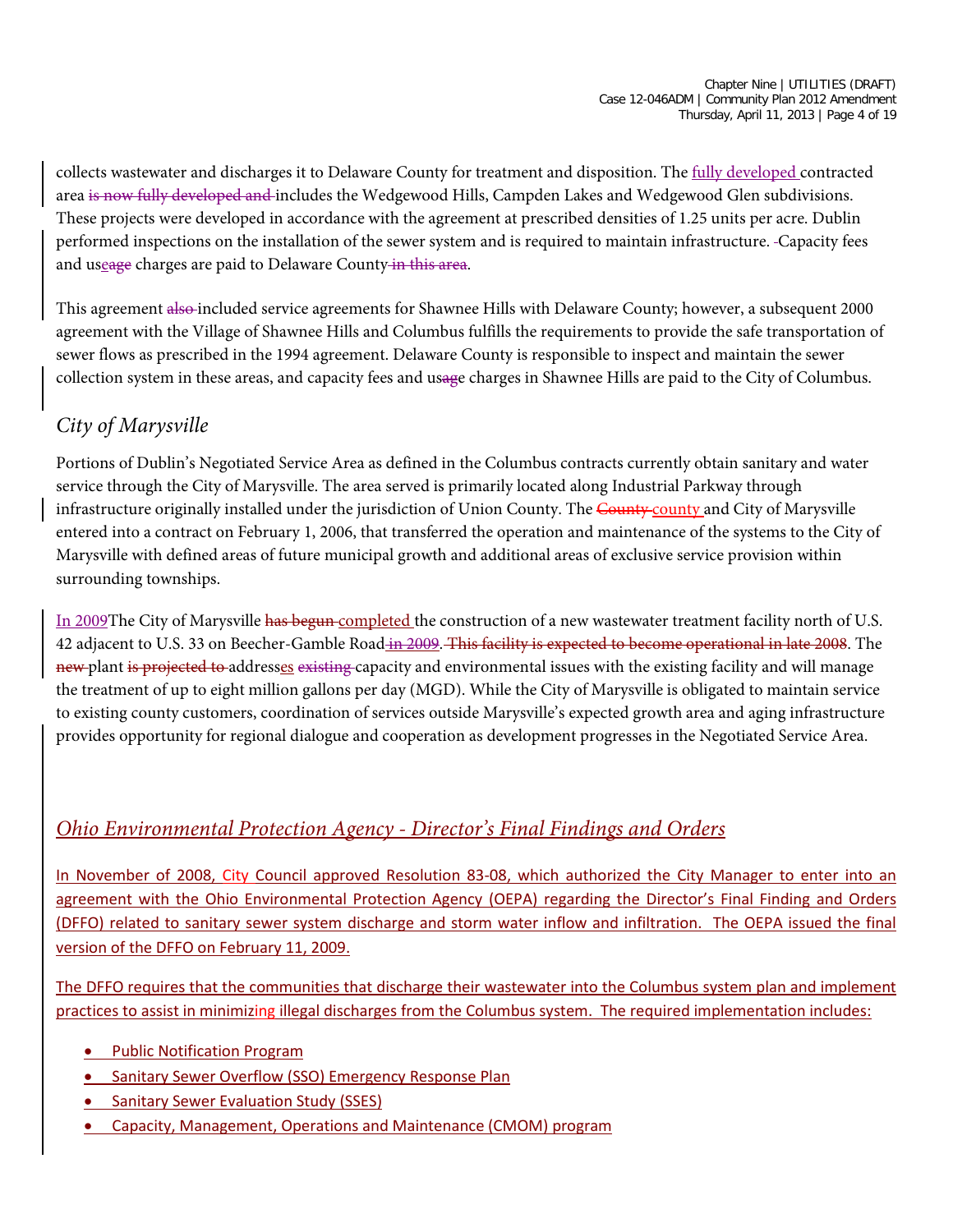All of the requirements listed above have been met. The SSES is an on-going project and is on an approved 15-year schedule.

## Conclusions and Recommendations

As a governmental agency, the City of Dublin strives to provide its residents and businesses with the safe and efficient collection of wastewater and adequate distribution of potable water for consumption and fire protection. Dublin's existing service agreements help provide a high quality of life and level of service within the community. As Dublin continues to grow and further development occurs in the U.S. 33 Corridor Area and Northwest/Glacier Ridge Area (refer to area plans in *Chapter 3 – Land Use* for more information), the presence of overlapping service areas provides an opportunity for coordinated water and sanitary sewer provision that can result in greater efficiency and benefit to the entire region. All potential options for water and sewer provision should be considered as growing development impacts affects the capacities and operational function of the planning area; policies relating to these growth issues should be further examined with future development.

While the City-city has traditionally provided water and sewer service to areas only within municipal boundaries, the consideration for extending services outside the *City-city* should also be evaluated as a means to achieve economic development goals and other quality of life objectives. Existing or future service agreements should be considered within the context of long-term maintenance and infrastructure viability for all remaining portions within the service area.

# **III. SANITARY SEWER**

## **Existing Conditions**

The sanitary sewer collection system for the City of Dublin contains seven major sanitary trunk sewers and seven sewer tributary areas. The sanitary sewer tributary areas are represented on Map 9.2. The major trunk sewers are as followsinclude:

- Deer Run Sanitary Trunk Sewer
- North Fork Indian Run Sanitary Trunk Sewer
- South Fork Indian Run Sanitary Trunk Sewer
- Cosgray Sanitary Trunk Sewer
- North Cramer Sanitary Trunk Sewer
- South Cramer Sanitary Trunk Sewer
- Riverside Sanitary Trunk Sewer

The Riverside Sanitary Trunk Sewer serves those areas of Dublin on the east side of the Scioto River and drains into the City of Columbus sanitary sewer system through the Upper Scioto East Interceptor Sewer. The remaining six tributary areas located on the west side of the Scioto River drain to the Upper Scioto West Interceptor Sewer. The Upper Scioto West Interceptor is the latest major improvement to the sanitary sewer system. Costing The \$21.7 million (\$18.7 million funded by the City of Dublin and \$3.0 million by the City of Columbus)<del>, the</del> project was undertaken to relieve many system deficiencies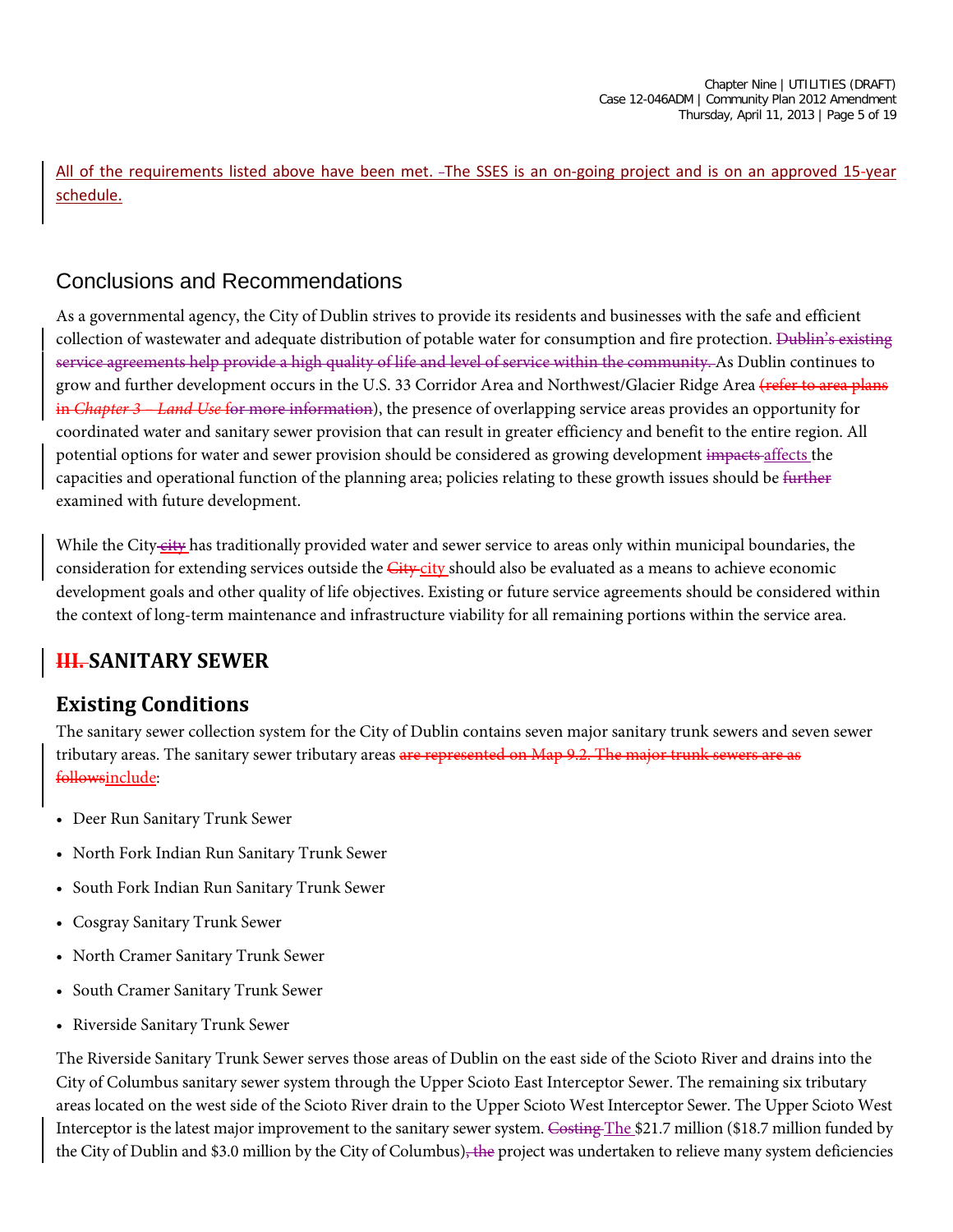and provide the sanitary sewer system adequate capacity necessary to meet future the wastewater demands associated with future growth. The debt incurred by Dublin to finance this project will be repaid by 2018.

The sanitary sewer collection system consists of more than  $212-225$  miles of sanitary sewers and  $5,1305,537$  sanitary sewer manholes. One sanitary sewer pump station along with approximately 3,500 feet of sanitary sewer force main compleiment the system to provide service to areas in the Riverside Sanitary Sewer Tributary areas where gravity service is not feasible. This pump station is located along the east side of Riverside Drive between Summit View Road and Wyandotte Woods Boulevard. The City of Dublin currently generates an average of approximately 6 mgd six MGD of wastewater that drains to the City of Columbus sanitary sewer system for ultimate treatment and disposal.

#### **Analysis and Future Projections**

The existing and future conditions of utility infrastructure can be evaluated by applying the sanitary sewer flow and water demand estimates into hydraulic computer models. For each sanitary sewer tributary area, a computer model was created and populated with information from documented as-built construction drawings.

Since the 1997-2007 Community Plan was completed, many additional improvements and additions to utility infrastructure have taken place. Improvements performed range from major capacity enhancements to repairs in aging infrastructure. These improvements and additions were researched and added to the current-utility computer models.

Existing and future sanitary sewer flows were developed for input into the sanitary sewer model. Existing flows for the model were created using a combination of existing house counts and sanitary sewer flow meter data to establish a daily flow pattern. Using the design criteria in Table 9.1 and future uses discussed in Chapter 3, the future flows were estimated and entered into the model. Existing and future impacts to the sanitary sewer system were then evaluated to ensure that necessary capacity is available to transport wastewater flows.

The OEPA DFFO requires that the City perform a Sewer System Evaluation Study (SSES). The City has opted to do this study in phases over a 15 year time frame. This study requires gathering field data and performing hydraulic analysis of the sewer system. Each of the existing sewer sheds models use updated data based on the schedule approved by the OEPA. The narrative for the watersheds is updated as continued modeling is performed.

An analysis of the sanitary sewer system based on the proposed greater densities within the Bridge Street District that were not considered in previous modeling found that the trunk sewers that serve this area (Deer Run, North Fork Indian Run, South Fork Indian Run and Riverside) were adequate to serve the proposed development plan. Only minor improvements to the rest of the system are otherwise required.

#### *Deer Run Sanitary Sewer Tributary Area*

The Deer Run Sanitary Sewer Tributary Area currently serves approximately 3,350 acres of developed land within the City of Dublin. Existing development within the Deer Run produces a peak daily sanitary sewer flow of approximately 5.60 MGD, and the main trunk sewer is experiencing problems under existing conditions. Currently there are two separate areas where the sewer has reached its hydraulic capacity: the Dublin Road Siphon and Kilbannan Court Capacity Constraint.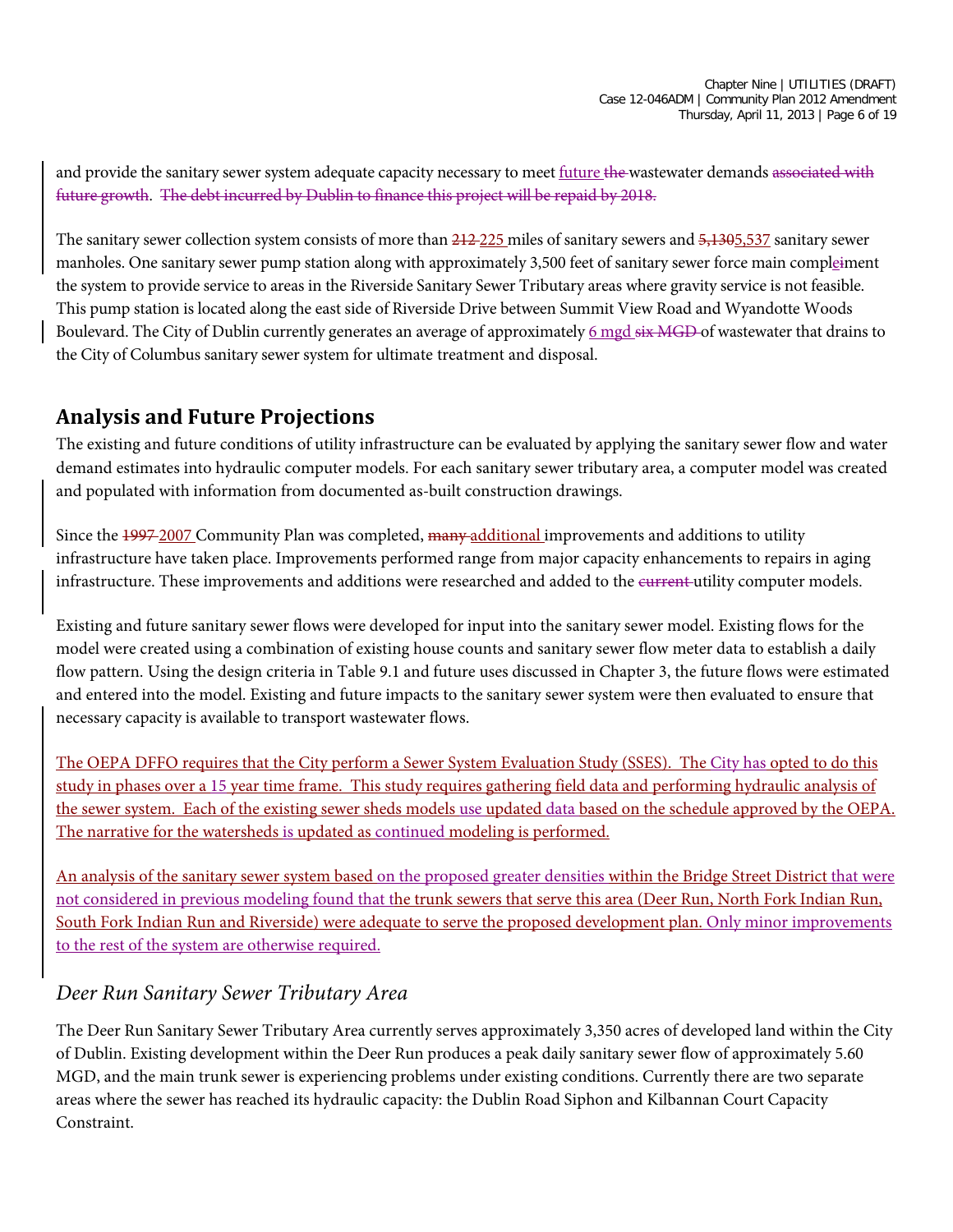The Deer Run Trunk Sewer just north of the intersection of Dublin Road and Reserve Drive has reached its hydraulic capacity under existing conditions. The location of the capacity problem is the former site of the Deer Run Pump Station. Currently there are parallel 15-inch sewers acting as a siphon and emptying in a 36-inch sewer under Dublin Road. The majority of the flow from the Deer Run Sanitary Tributary Area passes through these parallel sewers. The 15-inch sewers are not capable of handling additional flow and improvements to this area are necessary to accommodate additional growth.

The Deer Run Trunk Sewer just south of Kilbannan Court is also exceeding its hydraulic capacity under existing conditions as it passes through the Muirfield Village Golf Course where the . The sanitary sewer upstream of this area is 12 inches in diameter pipe is . At this location the sewer-reduceds down to an eight-inch sewer. This bottleneck may cause the sanitary sewer to surcharge during peak flows under existing development conditions.

Although the Deer Run tributary area is mostly developed, there are small areas that still have the capacity for development and/or redevelopment. Using the proposed future land uses, approximately 5.67 MGD of total peak sanitary flow will be generated in this watershed. No additional sections of the sanitary sewer system appear to be affected impacted by this additional sanitary flow. However, additional growth in the Deer Run sanitary sewer system will worsen capacity problems at the Dublin Road Siphon and Kilbannan Court area. The current condition of the sanitary sewer system will prohibit additional growth in this area until the identified deficiencies are corrected.

As required by the OEPA DFFO, additional modeling has been done for this tributary area and upgraded to a dynamic model including all pipes, This new model validated the findings of previous work and provides additional insight for managing the identified issues. Proposed improvement projects will be carried into future capital improvement programs to resolve these issues.

In 2012, the City undertook a large sewer lining project within this tributary. The age and pipe material of the sewers in this area has allowed more than usual amounts of rainfall and groundwater to enter the system. The more durable pipe linings restore the structural integrity of the pipe and reduce the amount of inflow and infiltration of rainfall and groundwater. Additional reduction of inflow and infiltration from repair and maintenance of house services may be necessary to continue to further improve the conditions of this sewer tributary area.

#### *North Fork Indian Run Sanitary Sewer Tributary Area*

The North Fork Indian Run Sanitary Sewer Tributary Area eurrently-serves approximately 3,030 acres of developed land within the City-city of Dublin. Existing development within the North Fork Indian Run produces a peak daily sanitary sewer flow of approximately 4.91 MGD. While there are no capacity issues under existing peak conditions, the sanitary sewer is gradually reaching its allowable capacity.

The North Fork Indian Run Sanitary Tributary Area has significant una great deal of area left to be developed land. The previously defined tributary area encompasses a large portion of the Negotiated Service Area. The Ffuture land uses produce sanitary sewer flow projections of approximately 10.09 MGD, and the service area for the North Fork Indian Run Sanitary Sewer System would more than double in area<del>increase</del>, from 3,030 acres to 6,900 acres, thus creating <del>, more than</del> doubling in size. Under the future land uses, the North Fork sanitary sewer system experiences many capacity issues. The main trunk sewer exceeds capacity in the general area of Dublinshire Drive and Cashel Court to the trunk sewer's terminus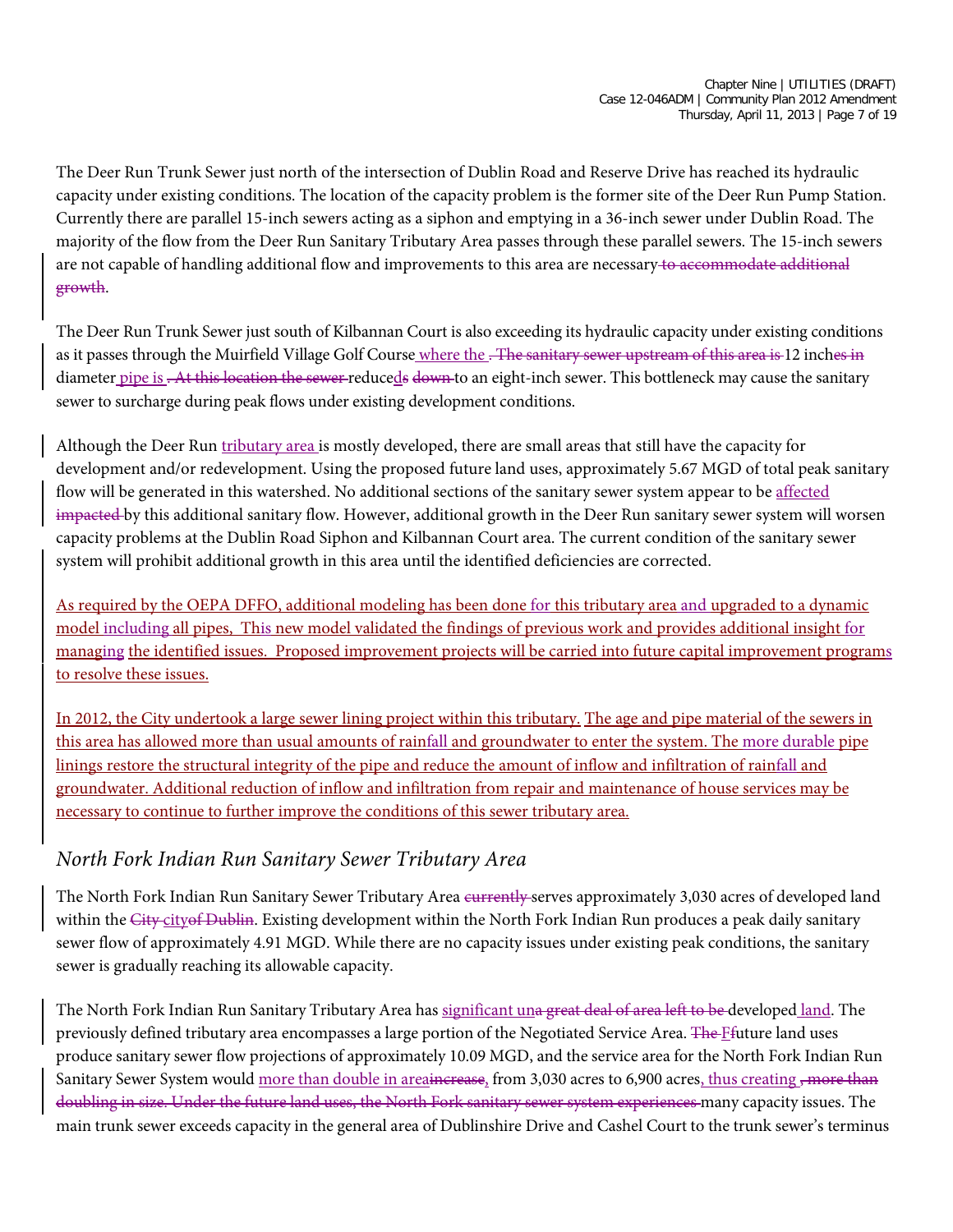near Dublin Road. This represents approximately 9,000 feet of 24-inch sanitary sewer. Major sanitary sewer improvements will be needed to serve expected build-out in the area.

#### *South Fork Indian Run Sanitary Sewer Tributary Area*

The South Fork Indian Run Sanitary Sewer Tributary Area currently serves approximately 2,300 acres of developed land within the City-city of Dublin. Existing development within the South Fork Indian Run produces a peak daily sanitary sewer flow of approximately 3.91 MGD. Under existing peak conditions there appears to be no capacity issues within the South Fork Indian Run Sewer System.

The additional area to be served by the South Fork Indian Run Sanitary Sewer System is approximately 1,920 acres. The future land uses in this watershed are projected to produce sanitary sewer flows of approximately 8.56 MGD. In order to  $\Gamma$ <sup>o</sup> accommodate the additional flow, approximately 4,000 feet of sanitary sewer will need to be improved-within the South Fork Indian Run.

#### *Cosgray Sanitary Sewer Tributary Area*

The Cosgray Sanitary Sewer Tributary Area currently serves approximately 1,210 acres of developed land within the City cityof Dublin. Existing development within the Cosgray produces a peak daily sanitary sewer flow of approximately 1.68 MGD. The trunk sewer under existing conditions appears to be performing well with additional capacity available throughout the system.

The future land use plan indicates an additional 530 acres of area that would be served through the Cosgray Sanitary Sewer System. These uses would produce approximately 3.24 MGD of sanitary sewer flows. The model results show the Cosgray Sanitary Trunk Sewer has sufficient capacity to serve the land uses as proposed.

#### *Cramer North Sanitary Sewer Tributary Area*

The Cramer North Sanitary Sewer Tributary Area currently serves approximately 1,175 acres of developed land within the City of Dublin. Existing development within the Cramer North produces a peak daily sanitary sewer flow of approximately 1.45 MGD. The trunk sewer under existing conditions appears to be performing well with additional capacity available throughout the system.

Based upon expected future development within the City's city's planning area, an additional 675 acres of land is to be developed in the Cramer North Sanitary Sewer Tributary Area. The sanitary sewer flow produced would be approximately 3.43 MGD, within the . The sanitary sewer appears to have sufficient capacity to accommodate growth proposed future land uses. on the Future Land Use Map.

#### *Cramer South Sanitary Sewer Tributary Area*

The Cramer South Sanitary Sewer Tributary Area currently serves approximately 515 acres of developed land within the City cityof Dublin. Existing development within the Cramer South Tributary produces a peak daily sanitary sewer flow of approximately 2.69 MGD. The trunk sewer under existing conditions appears to be performing well with additional capacity available throughout the system.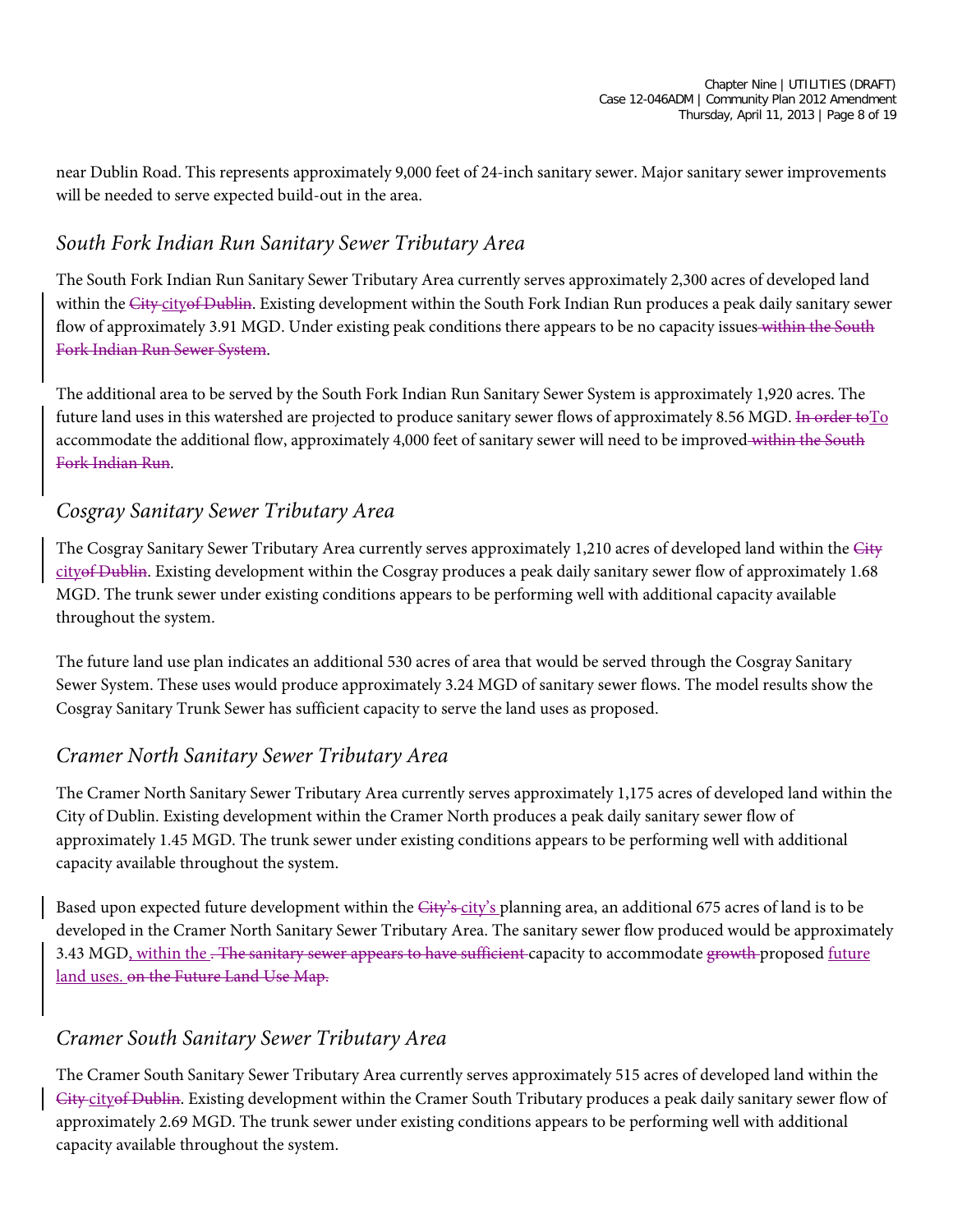Under the Future Land Use Map, an additional 825 acres of land is to be developed in the Cramer South Sanitary Sewer Tributary Area. This would produce a sanitary sewer peak flow of approximately 3.20 MGD. Under these conditions the sanitary sewer system is capable of meeting the needs of future growth in this sanitary sewer tributary area.

#### *Riverside Sanitary Sewer Tributary Area*

The Riverside Sanitary Sewer Tributary Area currently serves approximately 1,320 acres of developed land within the City cityof Dublin. Existing development within the Riverside Tributary produces a peak daily sanitary sewer flow of approximately 3.53 MGD. The trunk sewer under existing conditions appears to be performing well with additional capacity available throughout the system.

With the The future land use plan *identifies*, an additional 716 acres of land is to be developed in the Riverside Sanitary Sewer Tributary Area. This produces a total sanitary sewer peak flow of approximately 6.27 MGD, which is . Under these conditions the sanitary sewer system is within the service cappacbities le of meeting the needs of future growth of in this sanitary sewer-tributary area.

#### *Bridge Street District*

Four sewer tributary areas are used to provide sanitary services to the Bridge Street District: Deer Run, North Fork Indian Run, South Fork Indian Run and Riverside. The static models for these areas were updated in 2011 to reflect newer flow metering data, any new development not reflected appropriately in the previous model and the proposed densities for the Bridge Street District. No immediate operational issues were identified that were caused by the proposed level of development in the District. -The estimated additional flows by the proposed land use will not change the performance of the existing system. Additional sewer infrastructure will be needed by proposed developments within the District to provide service to their buildings.

#### **Conclusions and Recommendations**

The additional area proposed to be serviced through the City of Dublin's sanitary sewer system represents an additional 17.0 MGD in peak wastewater flow that would be transported through the City's existing infrastructure. Table 9.2 summarizes the peak sanitary sewer flows determined through modeling, where and a total of three watersheds have limitations on their ability to serve additional growth.

- The Deer Run Sanitary Sewer System has reached its allowable capacity and will require sanitary sewer improvements to accommodate additional growth.
- The North Fork Indian Run Sanitary Sewer System is not capable of serving the currently defined entire-tributary area as it is currently defined. Additional modeling and analysis will be needed to identify the maximum area that can be served by the North Fork Sanitary Sewer System. Alternativess should also be developed considered to identify options how to provide sanitary sewer service to the remainder of the Negotiated Service Area with access to sanitary sewer service.
- The South Fork Indian Run Sanitary Sewer System will require capacity improvements to handle in order to facilitate the transport of wastewater flows expected by the Future Land Use Map. Alternatives should be developed to identify the level of improvements necessary to provide sewer service in this watershed.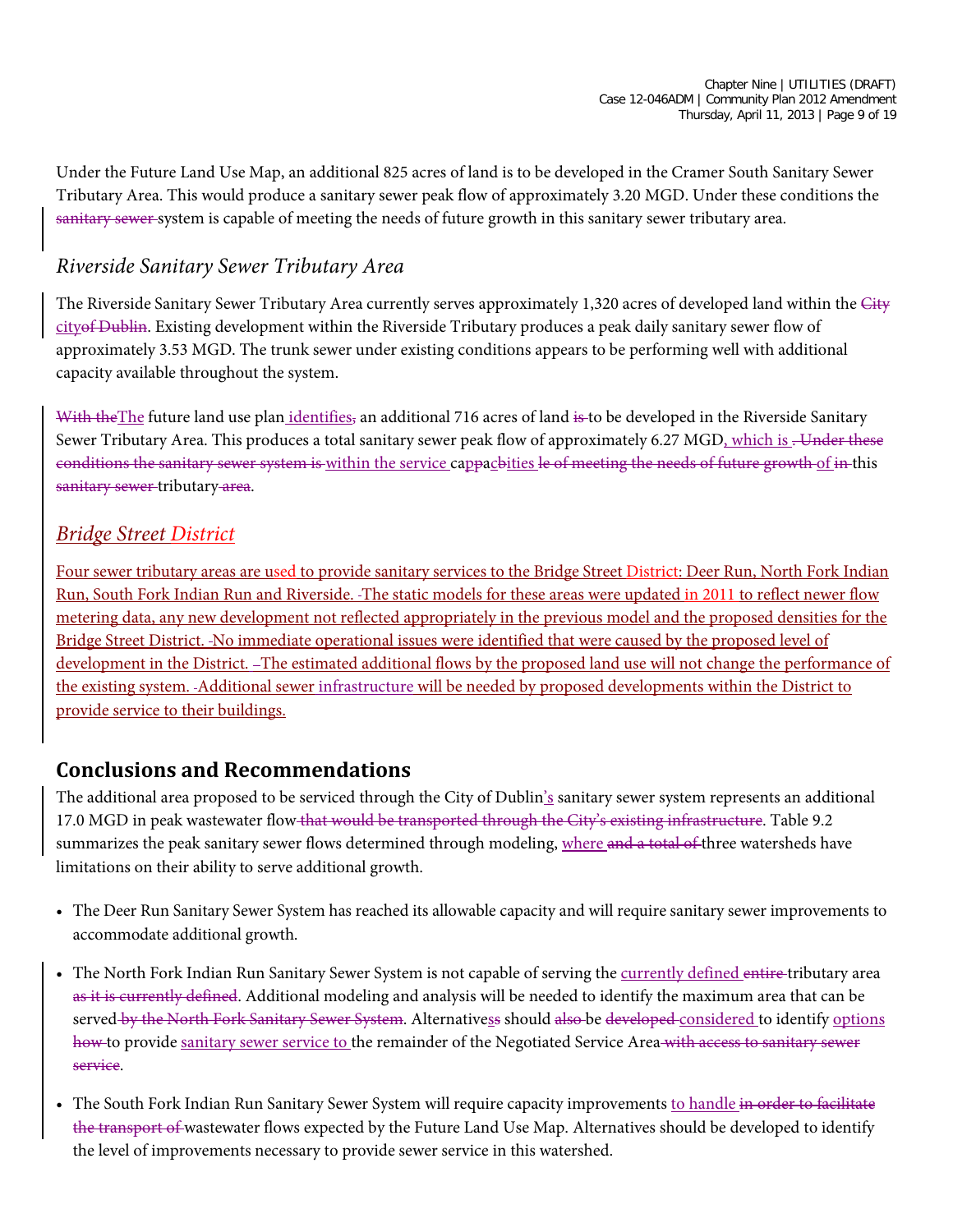All projections are based on the densities determined as part of the 2007Future Land Use Map from 2007. Significant alterations to these densities could impact affect the ability of the City to provide for collection and transport of the resulting wastewater flows. The above narratives for each watershed will be revised as updated modeling is performed, as required by the OEPA Director's Final Findings and Orders.

# **IV. WATER SUPPLY**

## **Existing Conditions**

The City of Columbus water supply is supported by both surface water and ground water sources and is the primary source of drinking water for the City-cityof Dublin. The City of Columbus is currently in the process of implementing improvementsimprovements to increase the system's water supply and safe yield (the amount of water that can be supplied during an extended period of drought). Columbus is planning to expand ground-water wells, and is constructing three additional reservoirs. The new reservoirs will be located in Delaware County. The continued efforts to maintain adequate sources of drinking water will enable the City of Dublin to support additional community growth. The construction of the first (and largest) of the upground reservoirs and associated piping was started in 2011 and is expected to be complete in 2013. The need for the other two reservoirs will be determined in future years and no construction dates have been set.

The water distribution system supplying the City of Dublin provides an average of approximately 5.9 million gallons of domestic water on a daily basis. The distribution system consists of over  $\frac{182-227}{182}$  miles of water distribution pipe ranging in size from two inches to 24 inches. The system contains  $2,9002,997$  public fire hydrants and  $1,8002,346$  water valves.

Water storage, necessary for fire protection and maintaining pressure in the system, is provided by five six storage tanks with a combined capacity of totaling 7.5-9 million gallons. The Post Road Storage Tower was removed in 2011. The current active storage towers are listed as follows:

- Summit View Storage Tower (2 MG)
- Rings Road Storage Tower (2 MG)
- Avery Road Storage Tower (2 MG)
- Post Road Storage Tower (1 MG)
- Tartan West Storage Tower (0.5 MG)
- Darree Fields Storage Tower (2 MG)
- Dublin Road Storage Tower (0.5 MG) (to be operational fall of 2013)

System water storage is maintained by four booster stations (Rings Road, Post Road, Brand Road, and Tartan). The storage towers control system hydraulics across four pressure districts . The four pressure districts ((Henderson, Smoky Row, Post and Tartan) depicted with and the storage tower locations are depicted on Map 9.3.

As part of the analysis for the infrastructure to support the Bridge Street District, the water system model was upgraded to a dynamic model from a static model. The dynamic model provides information on how the system operates over a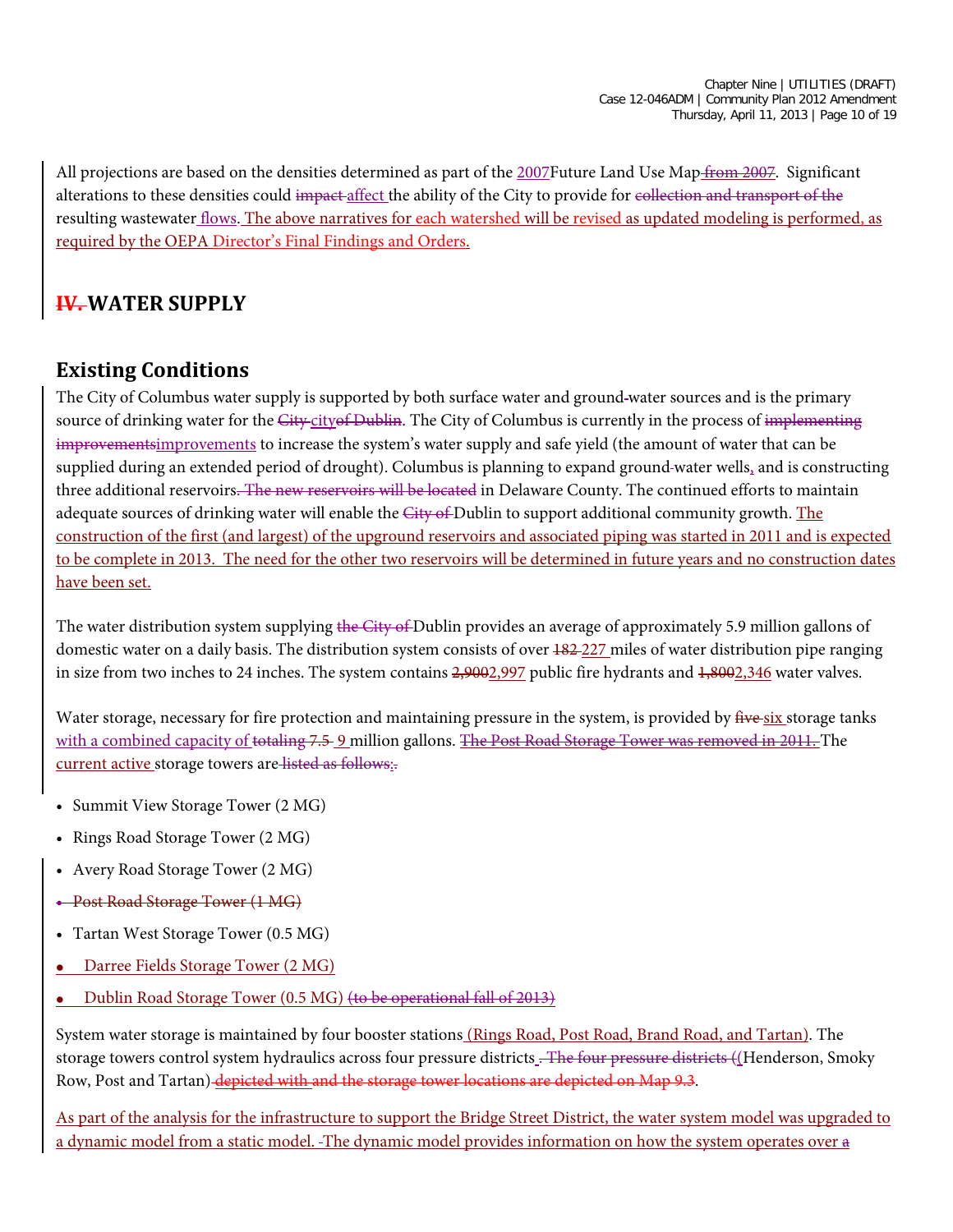period of time. This is a more accurate way to examine how the our-water distribution system functions with works as there varying demand are highs and lows in demands at level throughout various times of the day and seasons.

## **Analysis of Existing Conditions**

The water transmission system was evaluated using a hydraulic model that simulates pressurized hydraulic systems. The water distribution model was created using only transmission lines larger than 12 inches in diameter and existing flow test information and water demand estimates<del>, and only transmission lines larger than 12 inches in diameter were included in</del> the model. Using fire hydrant flow test data, the water-model was calibrated to existing conditions. After Once the existing conditions could be reliably reproduced by the model, the future demand was added allowing to the water model. By adding the future demands to the model, an evaluation the effects of future demands of on the existing transmission system could be evaluated. Potential improvements necessary to provide capacity for future demand based on the proposed future land use scenario could also be identified. Future demand projections were established based on the proposed future land use scenario.

The hydraulic model was utilized-used to determine the scope of improvements necessary to improve the to the existing water distribution system to meet pressure and fire flow requirements. For the purposes of this preliminary analysis, the alternatives analyzed were are not meant to be exhaustive; . The improvements described below are meant to provide an understanding for the level of improvements necessary to meet hydraulic requirements. Additional alternative studies should be performed to verify that the solution that is implemented is the best one for the  $\subseteq$  Gity.

The Eexisting conditions were evaluated using a calibrated water distribution model to determine if the appropriate fire flows and minimum pressures could can be maintained. Fire flows greater than 1,000 gallons per minute (gpm) are required, however it is desired to have greater thant 2,500 gpm available at any location within the distribution system is most desirable. System pressures greater than 20 pounds per-square-inch (psi) are required during peak hourly demands; however, it is desired to have pressures greater than 35 psi during peak hourly demands <u>are desired</u> to ensure adequate system performance.

Under existing conditions the water system is generally capable of meeting average daily and maximum daily demands. Under peak hourly demands, the system is showing signs of lower pressures in the area of Rothesay Drive and Glick Road and in the vicinity of Memorial Drive and Gairloch Court, just east of Muirfield Drive. The pressure experienced in these areas is currently above 35 psi during peak hourly demands; however these areas do represent the lowest pressures within the system.

While the results of hydraulic modeling indicated that all portions of the water distribution system are currently meeting *required* fire flows, large portions of the system were not able to provide levels that meet *desired* fire flows:

- Muirfield Village and areas generally bounded by Avery Road to the west and Brandon Park to the south experience fire flows less than 2,500 gpm at a residual pressure of 20 psi under existing conditions.
- Areas east of the Scioto River bounded by Riverside Drive to the west, Hard Road to the north and Bright Road to the south experience fire flows less than 2,500 gpm at a residual pressure of 20 psi under existing conditions.
- Other smaller areas not capable of delivering desired fire flows can also be found in the areas of Ballantrae Loop near the Southwest Area and Tuller Ridge Drive in the Sawmill/SR 161 Area.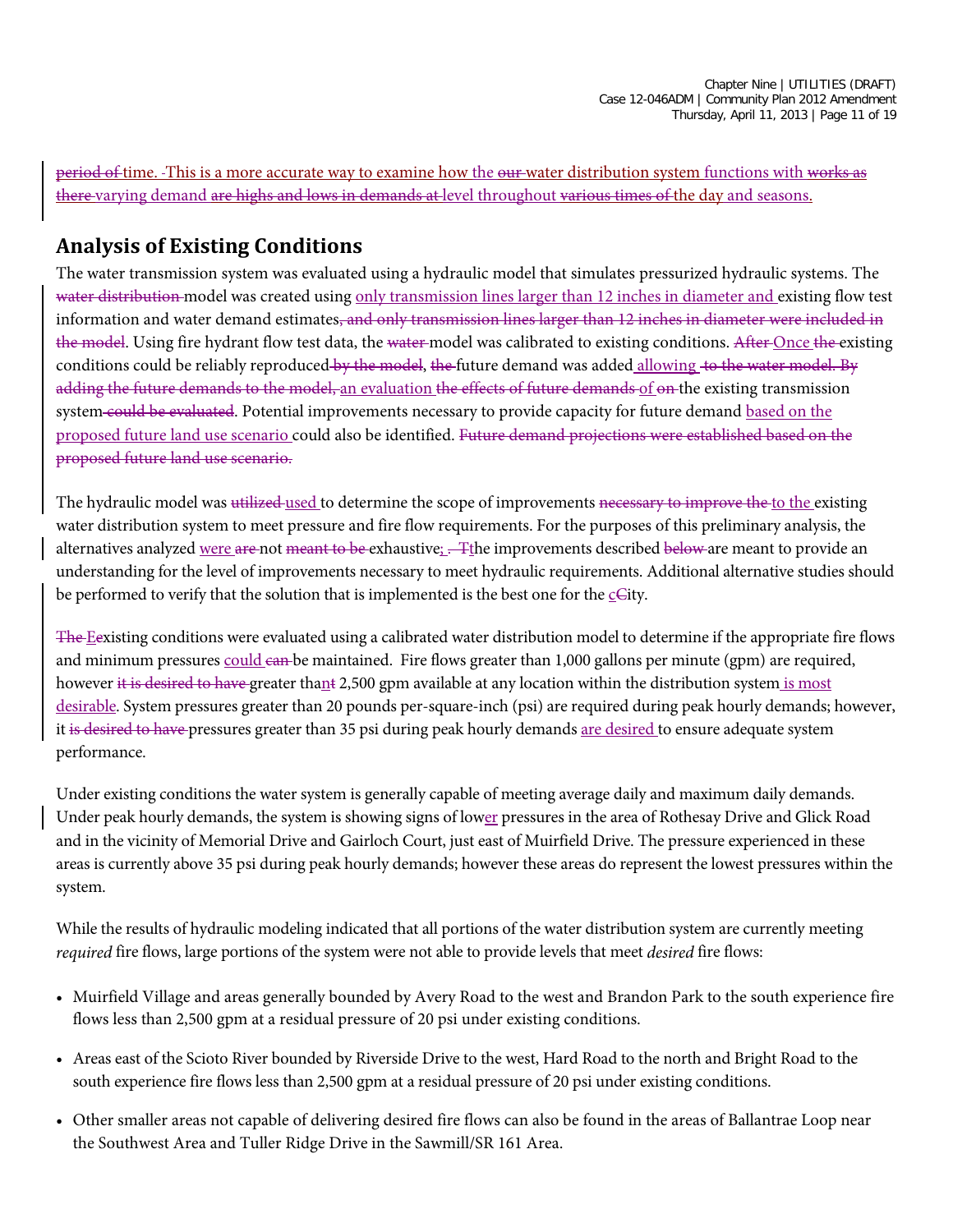An elevated storage tower was added to the model in the vicinity of Muirfield Village In order to address issues identified in this the Muirfield Area area and to provide increased hydraulic capacity, an elevated storage tower was added to the model in the vicinity of Muirfield Village. The results of modeling showed that pressures experienced in the area during peak hourly demands improved greatly, and the area was able to meet fire flow requirements with the inclusion of elevated storage.

Additional modeling was performed, and results demonstrated showed there are several suitable multiple locations that would be suitable for an elevated storage tower as shown on Map 9.3. In addition to elevated storage, an alternative was analyzed that would entail increasing increase the capacity of water delivery to the affected area by constructing a large transmission line. While this alternative would resolve the existing deficiencies in the area, it would be more costly than elevated water storage and would be more disruptive to the public during construction. In order to select the best alternative to improve this area, the City will continue to track the condition of the water system and develop a detailed capital improvement plan for addressing the hydraulic issues as well as determining the appropriate time to construct necessary improvements.

A Preliminary Engineering Study was completed in 2010 to determine a site for the needed additional elevated water storage. The modeling done for the 2007 Community Plan was revisited including the previously proposed locations for the additional 500,000 gallon tower. Several public meetings were held to discuss the need and possible locations for the water tower. In May of 2010, Council approved the location at 10525 Dublin Road based on the modeling and public input. The -land (approximately 3.8 acres) was purchased from the Muirfield Village Golf Club and the --tank was constructed and became active in 2013.

Based upon analysis, portions of the water distribution system along Avery Road and Glick Road appear to experience problems meeting fire flow requirements. The area is within a different pressure district than the majority of the Muirfield area mentioned above. In order to improve hydraulic capacity to this area, a $\Lambda$  16-inch transmission line from the Tartan West Tank to the existing transmission line on Manley Road was added to the model to improve hydraulic capacity, and demonstrated sufficient. The results of the model analysis showed the improvement enabled the area to meet fire flow requirements. <u>-A 12-inch transmission main was installed as part of the Tartan Ridge development project in 2010. This</u> improvement was included in the modeling performed for the Dublin Road Water Tower and is sufficient to resolve the stated deficiencies in this area of the system.

East of the Scioto River, the water distribution system east of Riverside Drive, south of Hard Road and north of Bright Road may not be able to meet fire flow requirements. To represent the additional hydraulic capacity to this area, the water main on Sawmill Road south of I-270 was modeled to connect with the water main on Sawmill Road north of I-270. This improvement would require crossing I-270 and may be costly. The area does contain smaller water mains that are currently not included in the City of Dublin's hydraulic model. While it is believed the looping of smaller mains in this area will provide sufficient fire flows, additional analyses will be performed to determine the specific impacts to this portion of the distribution system. The addition of hydraulic capacity to this area will improve the ability to meet fire flow requirements.

A localized area in the vicinity of Ballantrae Loop area experienced problems delivering the required fire flows under existing conditions. To provide additional hydraulic capacity to this area, a transmission line was added to the model in an effort to loop this dead end area with the existing water distribution system. In addition, a 2.0 MGD water storage tower was modeled in the Darree Field Park to improve system performance in the southwest area of the Citycity. The results of the model analysis proved the addition of this transmission line and elevated storage will enable the water system in this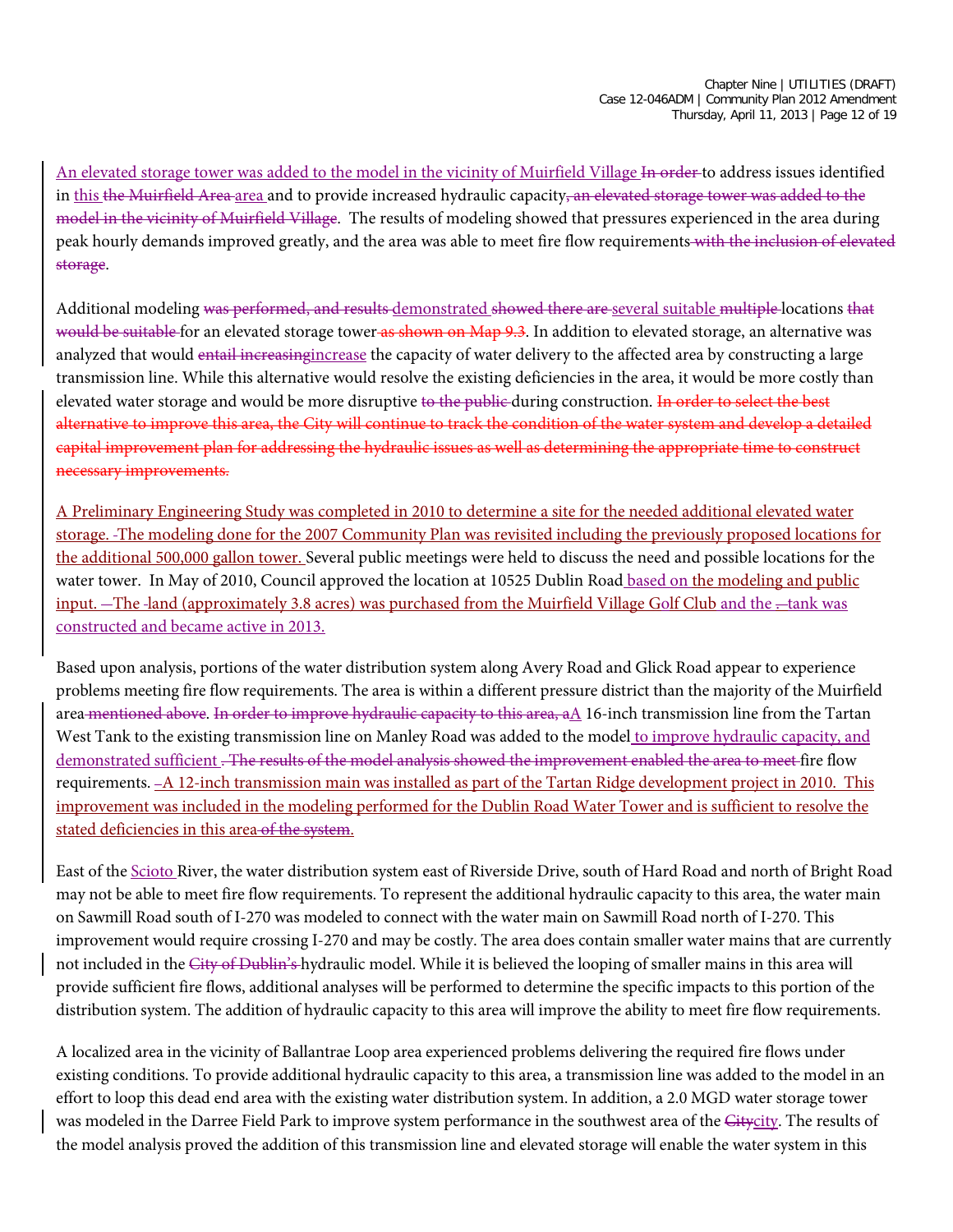area to meet fire flow requirements. - Accordingly, the proposed water tower was constructed and put into operation in 2010. The transmission mains were installed along Cosgray Road (from north of Shier Rings Road to the future entrance into Ballantrae) and along the Darree Fields driveway to provide connection to the Darree Fields Water Tower. In 2011, the extension of the 12-inch waterline into Ballantrae to address the pressure issues on Ballantrae Loop was installed per an approved Infrastructure Agreement with developer of Ballantrae.

#### **Analysis of Future Conditions**

Water demand design criteria were based on a combination of existing City of Dublin specific data and industry standard values. An average daily demand of 259 gpd/EDU was used for estimating existing and future water demands for residential land use throughout the system. This value was determined through investigation of existing water use records. Other land uses utilized the sanitary sewer flow projection criteria to estimate the water demand throughout the system. After calibrating the model to existing system data, the impact of average daily demands on the system could be evaluated.

Water demand projections were developed for the future land use plan-for the City of Dublin. Table 9.3The table below represents the total water demands for the existing and future conditions. The overall increase in water demands to serve all development scenarios represents an almost 100 percent increase over current water-demands. Accordingly, -Due to these demands, the existing system will not be able to meet hydraulic requirements under future land uses unless improvements are made to the existing water distribution system. - Areas identified with deficiencies under existing conditions exhibit further reductions in pressure and available fire flows.

The Muirfield Area in the location of Rothesay and Gairloch will gradually develop pressures that are below the required 20 psi standard. The larger Muirfield area will develop pressures that are below the desired minimum pressure of 35 psi. Portions of the Muirfield area affected by lower than desired available fire flows under existing conditions will also gradually increase in size. Based upon modelingModeling shows, howeverthat, this this area of lower than desire pressure will remain confined to the Muirfield area.

Portions of the Southwest Area near the Ballantrae subdivision, particularly near Ballantrae Loop, will also exhibit signs of lower than desired pressure. Without additional improvements, this identified area will also eventually experience pressures lower than the required 20 psi standard. This area of lower pressure will gradually expand to include much of the Southwest Area, including south to Rings Road and Tuttle Crossing. Other portions of the region along SR 161, Post Road and Emerald Parkway will also develop pressures that are less than the desired minimum pressure of 35 psi.

Areas east of the Scioto River, particularly those bounded by Riverside Drive to the west, Hard Road to the north and Bright Road to the south that currently exhibit lower than desired pressures will remain the same. However, the total available fire flow will continue to decrease in the area.

#### Bridge Street District

The proposed future lands uses in the Bridge Street District will require approximately 2.11 million gallons per day as their water demand. The water system modeling performed for the existing conditions did not identify any immediate operational issues requiring system improvements. The area system consists primarily of 12-inch mains and their connectivity must remain throughout the development of the District. Due to the proposed density and mixed us nature of the District, a higher level of fire flow demand was analyzed. The system will need three improvements to deliver the needs water for the proposed development levels (in addition to the infrastructure needed for individual projects):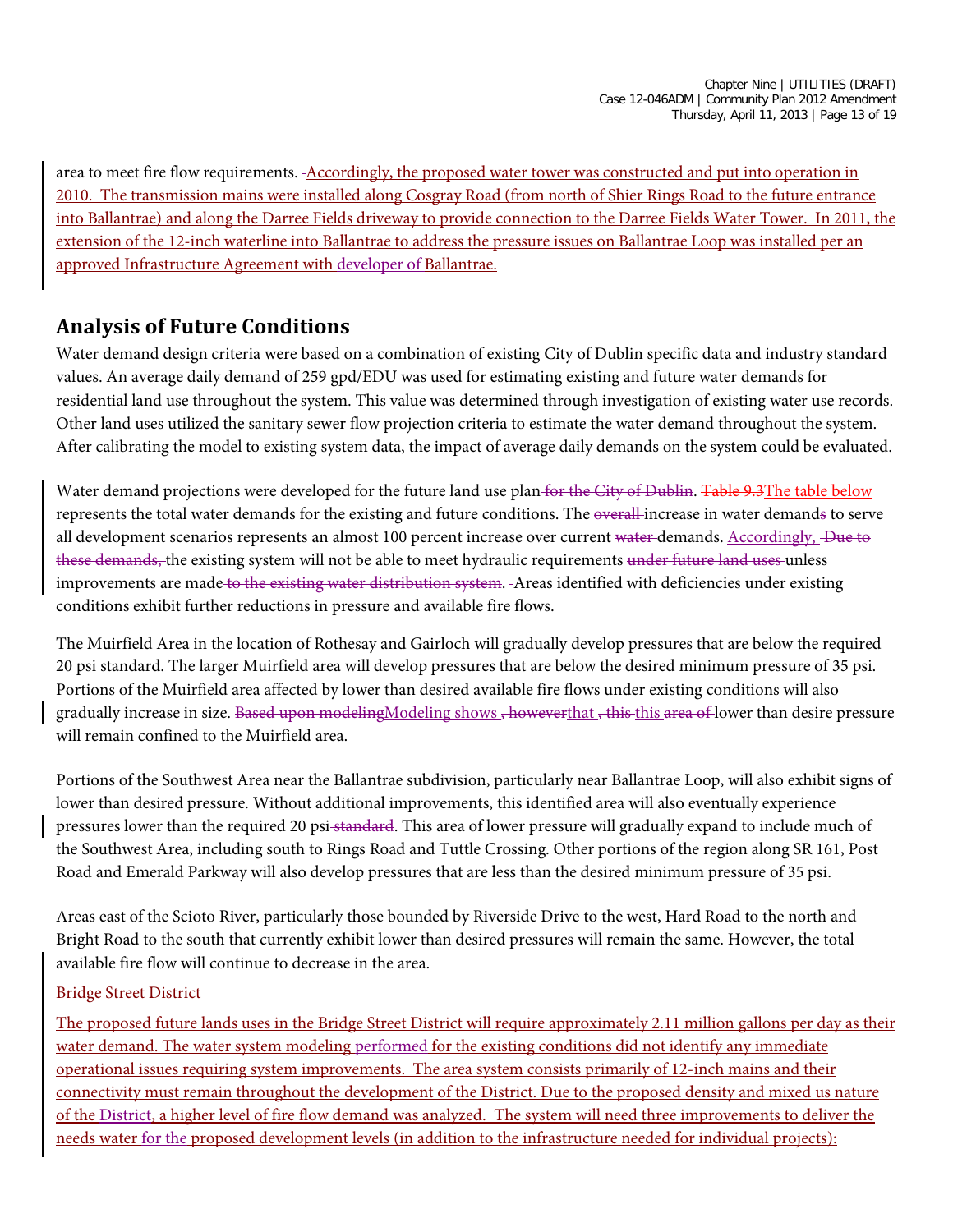- Upsize the existing 8-inch line in Kilgour Place to a 12-inch line
- Create a 12-inch loop from Dublin Road to Kilgour Place
- Install a 12-inch line on Riverside Drive to connect to the existing 12-inch lines on Dale Drive and Tuller Road

#### **Conclusions and Recommendations**

Improvements to the water distribution system will be necessary to meet future peak hourly demands. The improvements to the existing distribution system, necessary to meet acceptable peak hourly demand pressures and maximum daily fire flow requirements, were included in the future conditions model. The results of the model showed the improvements were able to correct all of the problems in areas that were not able to meet pressure and fire flow requirements under future conditions.

The expansion of development into Dublin's planning area in the Negotiated Water and Sewer Service Area north of SR 161 will require additional storage capacity. While the proposed Darree Fields water tower can meet initial storage requirements for short-term development potential, it is expected that future water demand will require the need for storage along the U.S. 33/Industrial Parkway corridor. A 2.0 MG elevated water storage tank may be necessary between U.S. 33 and Industrial Parkway, depending upon a determination of future service provision within the area. A site just north of Corporate Boulevard will provide a centralized location and can serve the Negotiated Area.

The additional area proposed to be serviced by the water distribution system represents an additional 5.89 MGD in average water demand and an additional 27.0 MGD of peak hourly demand. To facilitate the growing demand on the system, improvements will need to be implemented that will increase the system's ability to provide adequate pressures and fire flow capacity. While it has been shown the improvements listed below will resolve many system constraints, it may be possible to reduce the scope of improvements through more detailed analysis.

- Muirfield Area Water Storage ImprovementsCompleted Dublin Road Water Tower
- Tartan West Transmission Line Improvements Completed within Tartan Ridge development
- Sawmill Road Water Line Improvements These improvements were identified erroneously and are not needed.
- Cosgray Transmission Line Improvements Completed as a Capital Improvement project associated with the Darree Fields Water Tower construction
- Tuller Ridge Drive Water Line Improvements Completed within Greystone Mews development
- Cosgray Elevated Water Storage Improvements Completed Darree Fields Water Tower

These projections and proposed improvements are based on the mix of land uses and densities as expressed by the preferred land use scenario. Significant alterations to these densities could impact affect the ability of the City to provide required water system pressure and fire flows.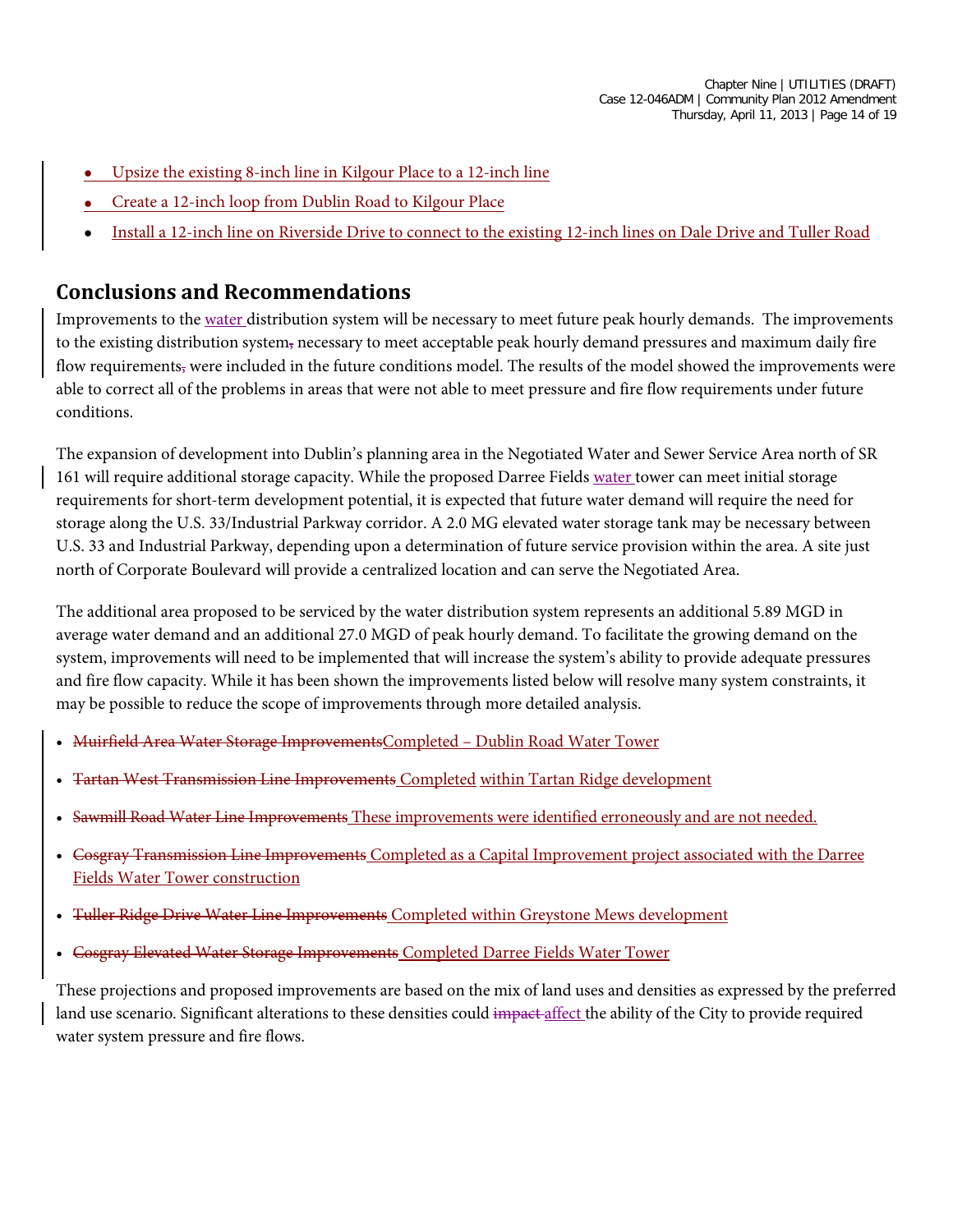#### **STORMWATER MANAGEMENT**

#### **Existing Conditions**

Unlike sanitary sewer and water systems, the major conveyance system for stormwater flow is naturally occurs by way of ring via the swales, creeks, and rivers, each of which contributes to a larger drainage area called in the watersheds. This means that the City cannot impair, and needs to continue proactively maintaining the integrity and capacity of these naturally occurring features. While storm sewers and stormwater management will not limit the intensity of development, the allowance for appropriately sized facilities on each development project is important. The creation of the Stormwater Master Plan and its recommendations for the 1997 Community Plan gave the City a strong base for managing stormwater.

The Stormwater Master Plan was created based on models of each stream that flows through the City-city to the Scioto River. These streams are within the watershed areas listed in Table 9.4 and are depicted graphically on Map 9.5.

The results of the 1997 modeling identified deficiencies in the system at that time many of which have been addressed . Tthrough the City's Capitol Improvements Program, the City has undertaken many of these improvement projects. These projects have included two phases of storm sewer installation in Historic Dublin, channel improvements along Clover Court and Shier Rings Road, the Aryshire Drive culvert replacement, and bank stabilization of the North Fork Indian Run along Brand Road. An audit of the North Fork Indian Run watershed showed that the regulations are controlling the runoff from developed sites at rates so that stream levels have not increased since the initial model was performed.

Another additional result of the previous modeling and investigation efforts was the identification of the need to implementation of new stormwater management regulations. The initial version resulted in Chapter 53 of the Codified Ordinances passed by City Council on June 8,in 1998. These regulations included the first codified requirements for control of both quantity and quality of stormwater runoff in Central Ohio. This practice has subsequently been incorporated into the Ohio Environmental Protection Agency's (OEPA) General Construction Permit with some minor variations. To comply with the state regulations, City Council adopted a revised version of the Stormwater Regulations on in September 6, 2005. This version of Chapter 53 also contains Stream Corridor Protection Zone  $r$ Regulations.

The regulations implemented since 1998 have required conservative allowable stormwater runoff from development sites. There were five watersheds where the significant development occurred: North Fork Indian Run, South Fork Indian Run, Cosgray Creek, Cramer Creek and Billingsley Creek. The Stormwater Master Plan contains predetermined release rates for each watershed. <del>The Stormwater Master Plan will be updated in 2008, and n</del>New modeling will aid in identifying any additional deficiencies for programminginclusion within the Capital Improvement Program. An audit of the North Fork Indian Run watershed showed that the regulations are controlling the runoff from developed sites at rates so that stream levels have not increased since the initial model was performed. The Stormwater Master Plan will be updated in 2008, and new modeling will aid in identifying any additional deficiencies for programming within the Capital Improvement Program.

The Stormwater Master Plan Update, completed in 2009, had three. primary goals: (1) update the modeling for the watersheds that experienced the most significant development growth; (2) update the capital improvement program projects recommended by the 1999 plan; and (3) forecast future regulatory impacts on the City's stormwater management program.

To update the modeling, stormwater management plans on file were reviewed for all previous developments that were not part of the initial modeling, field visits were made to verify the infrastructure, and the computer model was updated and the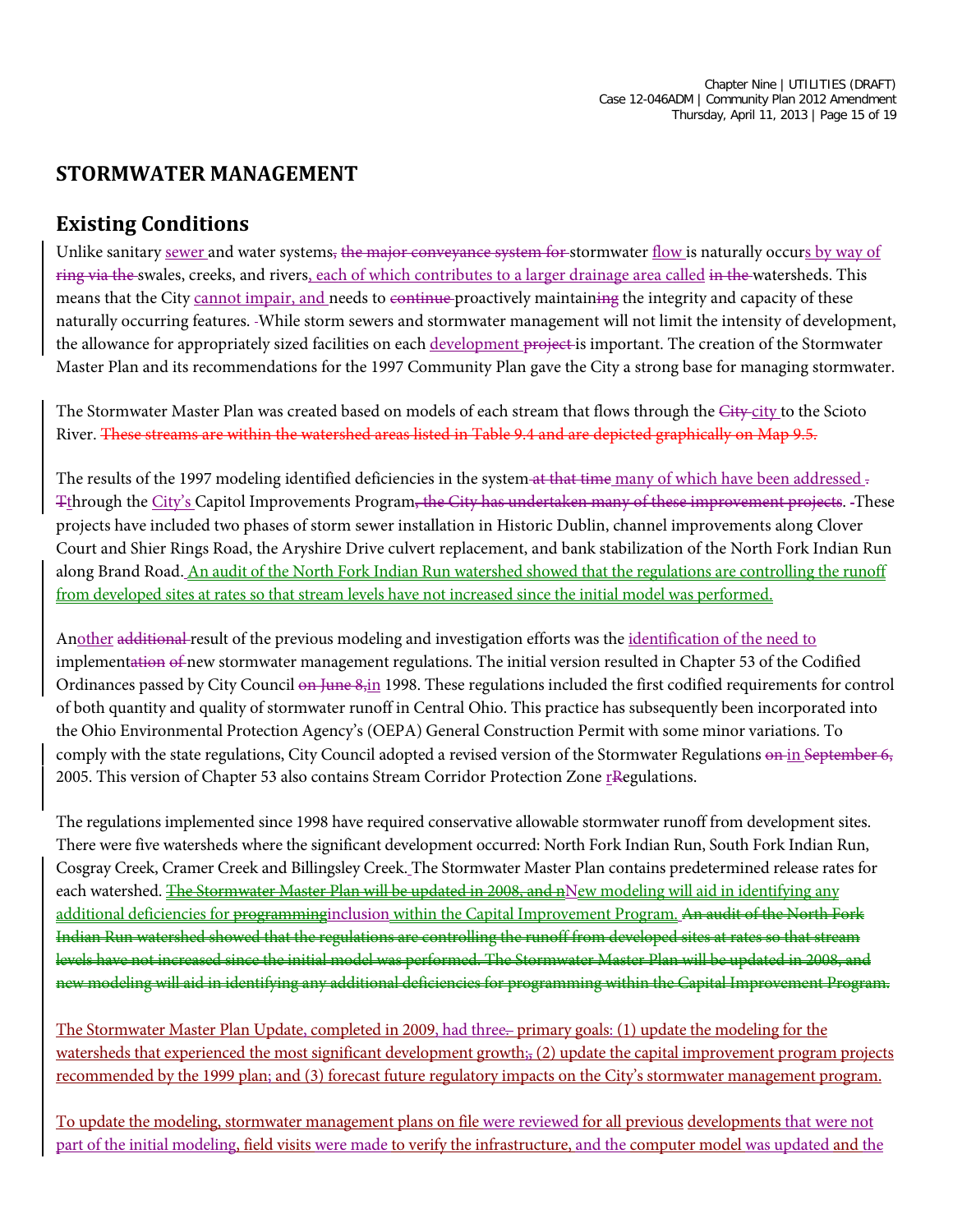results analyzed. This review noted 165 new stormwater management facilities that were added to the system, only 30 of these were not constructed per the approved construction drawings. The analysis and findings of this portion of the update included:

- Wright's Run (Billingsley Creek): no new locations of stream bank erosion, deficient storm sewers, culver overtoppings or structural flooding.
- Cosgray Creek: two new locations of stream bank erosion, no deficient storm sewers, and two culverts that overtop in the 100 year event (under Shier-Rings Road (previously identified) and a driveway near Wilcox Road).
- Creamer Creek: three new locations of stream bank erosion, a section of deficient storm sewer in the Heather Glen subdivision, and no new culvert overtoppings or structural flooding.
- North Fork Indian Run: three new locations of stream bank erosion, no new pipes identified as deficient, and no new culvert overtoppings or structural flooding.
- South Fork Indian Run: one new locationsof stream bank erosion, no new pipes identified as deficient, and one culvert overtoppings was identified.

These model results confirm that the City's current stormwater release rate policy provides consistent and accepted criteria throughout the cGity and has had a significant impact on minimizing effects of development to the receiving streams.

Three new capital improvement projects were identified through the modeling work: Hawk's Nest Improvements (storm sewer installation to alleviate standing water), Heather Glen Improvements (increase pipe size or add detention), and Glencree Place Improvements (storm sewer installation to alleviate standing water).

The future of stormwater regulations will evolve to include more prescriptive requirements for specific watersheds, numeric effluent limits, minimum control measures, encouragement of low-impact development design and retrofits to restore urban hydrology. While Dublin has required stormwater controls for quantity and quality since 1998, the City should consider changes to promote retrofits and low impact developments and should continue to coordinate with the OEPA on proposed changes to the statewide regulations for stormwater and erosion control.

Stream Corridor Protection Zones have been established to added a layer of protection for stream corridors that may have otherwise been adversely impacted effected by development and where no other regulations provided for the preservation of the riparian buffers. These zones apply to streams within Dublin that do not have federally designated floodways or floodplains. These zones will also aid to protect residents from impacts of flooding and land loss through erosion.

The map above Map 9.5 depicts the locations where a Stream Corridor Protection Zone may apply. The exact location and width is determined by specific criteria in the Code.

Crossing of a Stream Corridor Protection Zone for roadways is restricted. Crossings can be permitted if alternative roadway locations are demonstrated to be infeasible and disturbances within the Stream Corridor Protection Zone will be minimized and mitigated.

A limited number of uses are allowed within a Stream Corridor Protection Zone. These include recreational activity, removal of damaged or diseased trees, and establishment of new vegetation or reforestation. Other projects or work can be considered where an environmental and public benefit is demonstrated. Disturbance of the Stream Corridor Protection Zone for these activities can be mitigated through re-vegetation or reforestation.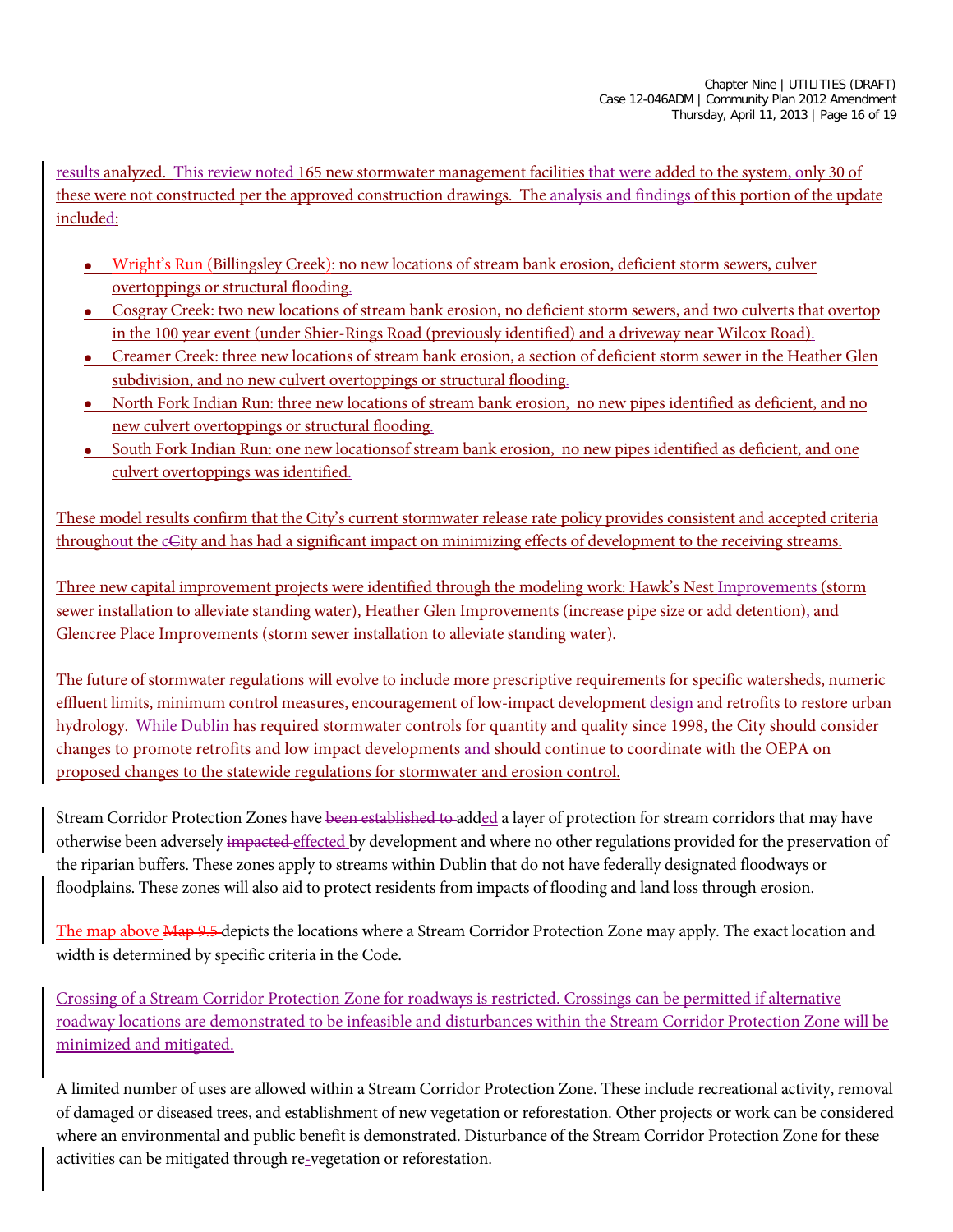Crossing of a Stream Corridor Protection Zone for roadways is restricted. Crossings will be reviewed if alternative roadway locations are demonstrated to be infeasible and disturbances within the Stream Corridor Protection Zone will be minimized and mitigated.

The following activities are prohibited in a Stream Corridor Protection Zone per the City Code: construction, dredging or dumping, disturbance of natural non-invasive vegetation, parking, new surface and/or subsurface sewage disposal or treatment areas, fences, walls, new agricultural activities, industrial or commercial businesses, ditching/diking, changes in topography, removal of topsoil or use of herbicides and pesticides.

The following facilities are prohibited in a Stream Corridor Protection Zone: buildings/structures, swimming pools, signs, billboards, utility lines or pipes (except as approved by the City), electric lines (with the exception of transmission lines), telecommunications lines (with the exception of transmission lines), cable TV lines and stormwater management facilities.

#### **Analysis and Future Projections**

Each state is required by Section 303(d) of the Clean Water Act (33 U.S.C. 1313), to submit a prioritized list of impaired waters to the U.S. Environmental Protection Agency (EPA) for approval. The list indicates the waters of Ohio that are currently impaired and may require total maximum daily load (TMDL) development in order to meet water quality standards.

TMDL reports identify and evaluate water quality problems in impaired water bodies and propose solutions to bring those waters to into attainment with water quality standards. TMDLs are established for phosphorus, sediment, fecal coliform bacteria, dissolved oxygen, ammonia, floodplain capacity, bed load, and habitat. Some of the recommended solutions to address the impairments include storm water controls, point source controls, manure management, and habitat improvements. As part of the federal Clean Water Act, the U.S. EPA must review and approve each TMDL.

Ohio's 2006 TMDL priority list was approved by the U.S. EPA on May 1, 2006. The list and schedule are contained in Appendix D.2 of the 2006 Integrated Water Quality Monitoring and Assessment Report and contains both the Scioto River and the Big Darby Creek. Prepared in accordance with federal guidance issued in July 2005, the Integrated Report satisfies the Clean Water Act requirements for both Section 305(b) water quality reports and Section 303(d) lists. The report describes the procedure that OEPA used to develop the list and indicates which areas have been selected for TMDL development during FFY 2007 through 2008. The Ohio EPA is moving forward on many TMDL projects, and a map of Ohio TMDLs in progress is also available from the Ohio EPA.

Currently, the land use planning boundary coincides with the limits of the watersheds that drain to the Scioto River. If Development within the corporate limits of the City-city extends farther west or north of the current planning boundary  $\bar{J}$ this growth could occur within the Big Darby and Little Darby Creek watersheds. Specifically, areas west of Dublin's current service area drain to Sugar Run, which is a tributary to the Big Darby Creek.

The Big Darby Creek Watershed TMDL Report that was approved by the U.S. EPA on March 31, 2006, states:

"*The Darby Creek watershed, including Big and Little Darby creeks, is an important water resource in Central Ohio. Natural resource professionals from private, public and academic institutions are unanimous in citing these streams as among the most biologically diverse streams of their size in the Midwest. Big and Little Darby creeks have been designated*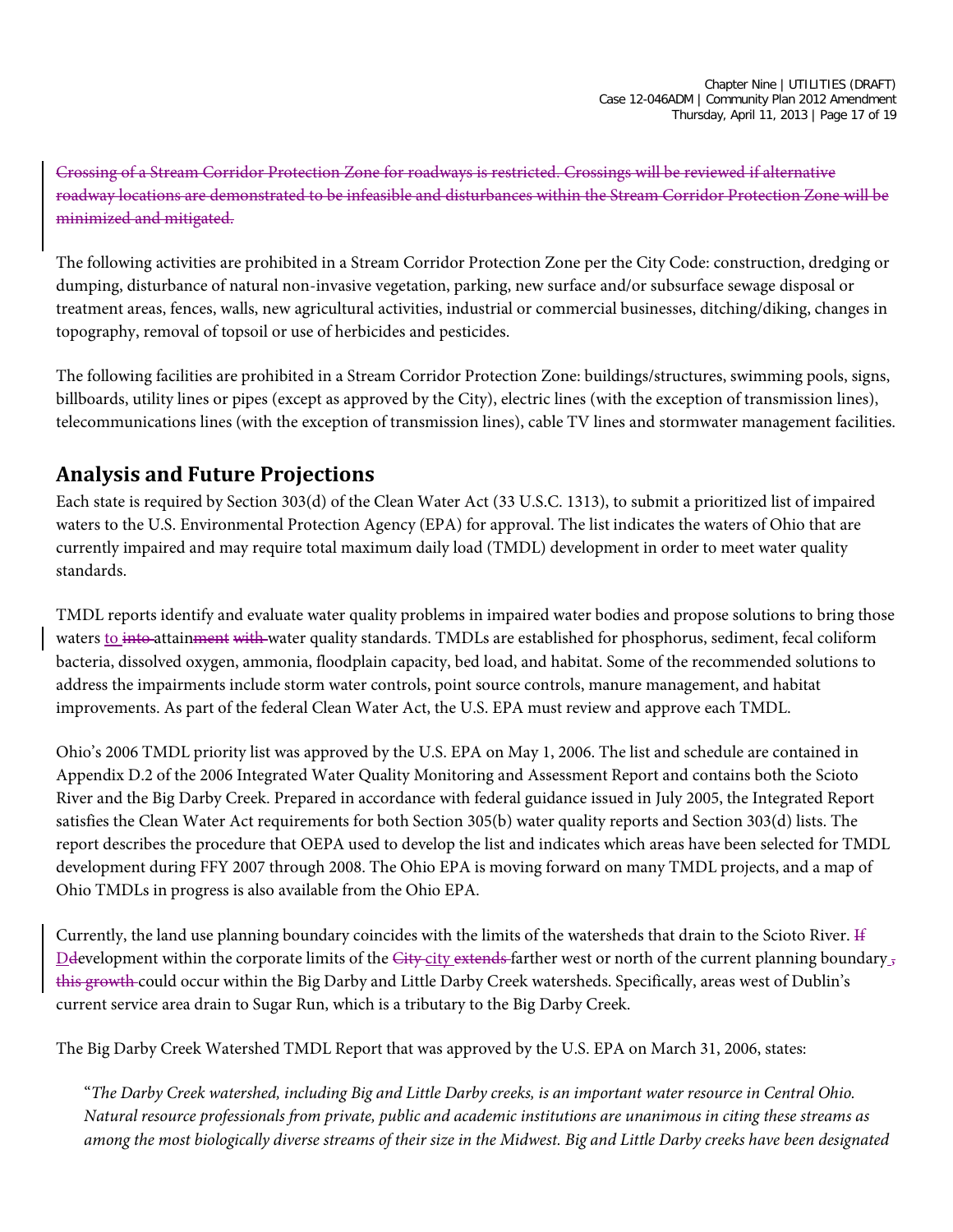*as State and National Scenic Rivers, and the watershed is known to provide habitat for several state and federally listed endangered species."*

The Ohio EPA has created specific regulations for stormwater management of this creek. Any regulations that are more stringent than Dublin's municipal regulations must be adhered to by development projects in the future. The Scioto River is also scheduled for quality monitoring by the Ohio EPA in 2009, and a TMDL is expected to follow in 2011.

Water quality assessments were performed by the OEPA in 2010 for their two assessment units that cover the City of Dublin: Indian Run (North and South Fork) watershed and Hayden Run – Scioto River watershed. The assessment placed these watersheds in Reporting Category 5 which means that the water quality is impaired and a TMDL is needed. A technical support document (TSD) is scheduled to be available by the OEPA for viewing by late 2012 or early 2013. The TSD contains the results of the initial survey, including presentation of raw data, as well as some synthesis and interpretation of the results. A TMDL report is likely to be completed by the end of 2013 by the OEPA. This will report the results of a follow-up study to quantify the magnitude of the pollution problem from all of the relevant sources and prescriptions for a reduction in pollutant loading from those identified sources.

In 2008 and 2009, the OEPA issued renewal permits for both the General Construction Permit and the Small Municipal Separate Storm Sewer Systems, respectively. Dublin is required to adhere to the requirements of both of these permits. Fortunately, the renewals did not contain any new requirements that necessitated changes to our practices or regulations.

#### Bridge Street District

Existing modeling was used to determine the impact on the stormwater system from the proposed development of the Bridge Street District. The impacts to the system will be minimal and can be best managed with an integrated approach when development occurs. An integrated approach will include stormwater management within the site by way alternatives to traditional ponding of stormwater, and will include the use of green roofs, permeable pavement, bioretention facilities, rain barrels, planter boxes, etc. These practices demonstrate the future of stormwater management and will allow for optimizing the land for creating the urban and walkable community desired. A revision to the Stormwater Design Manual has been completed to facilitate and guide the use of these types of stormwater management facilities.

#### **Conclusions and Recommendations**

Stormwater conveyance flow and management continues to be an important part of the City's infrastructure system. Further investigation is recommended into a usager fee to provide for maintenance and work that may be needed to meet state and federal regulations. Also, the City's regulations regarding water quality, the management of stormwater, and the preservation of the natural stream corridors should be periodically reviewed and updated to comply with state and federal regulations as well as best management practices, including water quality.